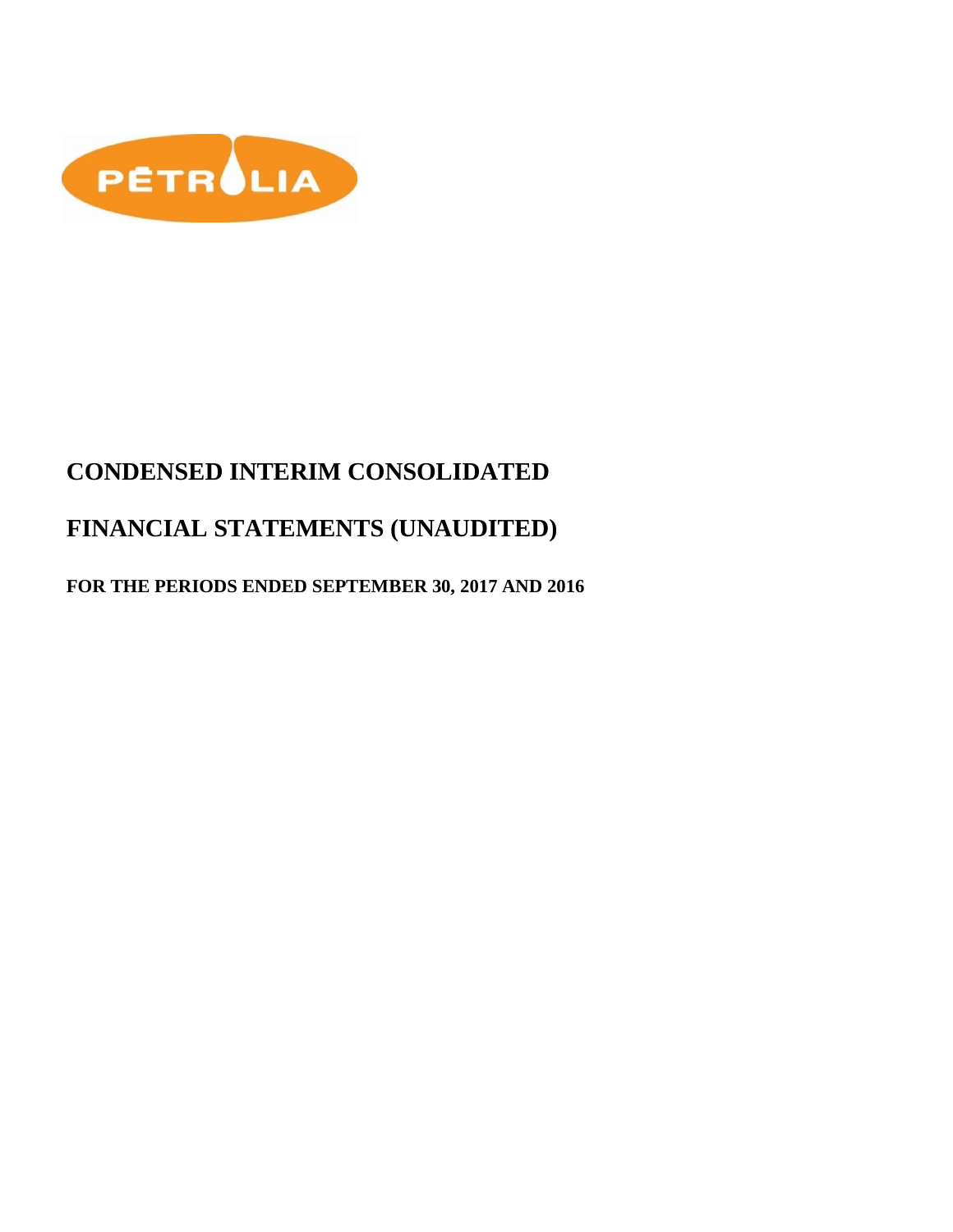### **NOTICE OF DISCLOSURE OF NON-AUDITOR REVIEW OF CONDENSED INTERIM CONSOLIDATED FINANCIAL STATEMENTS FOR THE NINE-MONTH PERIODS ENDED SEPTEMBER 30, 2017 AND 2016**

Pursuant to National Instrument 51-102, Part 4, subsection 4.3(3)(a) issued by the Canadian Securities Administrators, if the independent auditors have not performed a review of the condensed interim consolidated financial statements [the "consolidated financial statements"], the consolidated financial statements must be accompanied by a notice indicating that they have not been reviewed by the auditors.

The accompanying consolidated financial statements of Pétrolia inc. [the "Company"] for the periods ended September 30, 2017 and 2016 have been prepared in accordance with International Financial Reporting Standards and are the responsibility of management.

The Company's independent auditors, Ernst & Young LLP, have not performed a review of these condensed interim consolidated financial statements in accordance with the standards established by the Chartered Professional Accountants of Canada ["CPA Canada"] for a review of interim financial statements by an entity's independent auditors.

November 23, 2017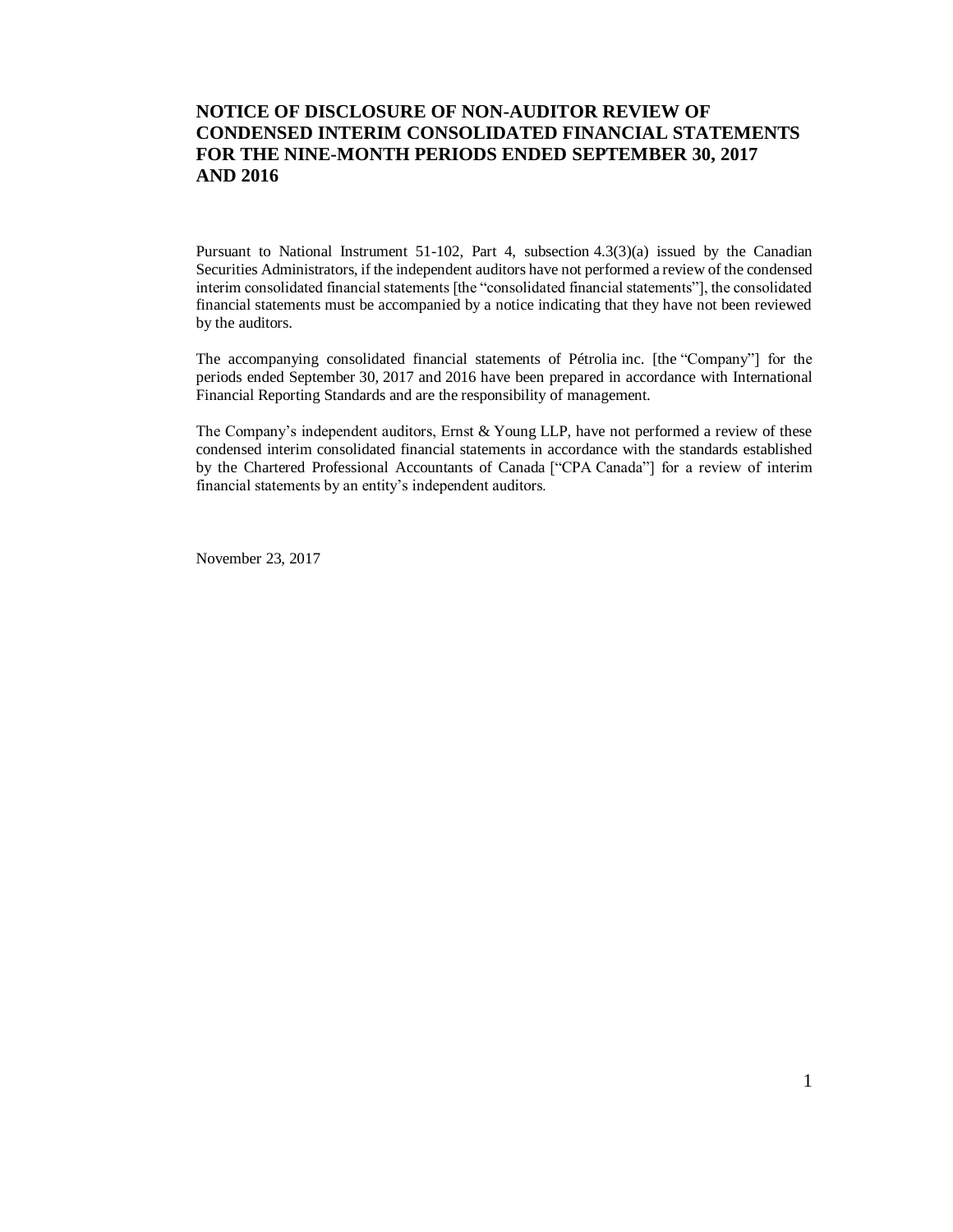

### **CONSOLIDATED STATEMENTS OF FINANCIAL POSITION**

[in Canadian dollars]

[unaudited]

|                                                                  | As at                    |                          |
|------------------------------------------------------------------|--------------------------|--------------------------|
|                                                                  | September 30,            | As at December           |
|                                                                  | 2017                     | 31, 2016                 |
|                                                                  | \$                       | \$                       |
| <b>ASSETS</b>                                                    |                          |                          |
| <b>Current</b>                                                   |                          |                          |
| Cash and cash equivalents [note 5]                               |                          | 788 704                  |
| Cash and cash equivalents held for exploration purposes [note 5] | 1814692                  | 5 703 494                |
| Receivables [note 6]                                             | 21 144 518               | 843 913                  |
| Prepaid expenses                                                 | 120 356                  | 230 524                  |
| Inventories                                                      |                          | 330 960                  |
| <b>Total current assets</b>                                      | 23 079 566               | 7897595                  |
|                                                                  |                          |                          |
| <b>Non-current</b>                                               |                          |                          |
| Restricted cash equivalents [note 5]                             | 630 000                  | 630 000                  |
| Security deposits [note 18]                                      | 600 000                  | 600 000                  |
| Interests in associates [note 7]                                 |                          | 36 555 789               |
| Property, plant and equipment [note 8]                           | 454 658                  | 554 018                  |
| Exploration and evaluation assets [note 9]                       | 42 886 404               | 44 981 338               |
| <b>Total non-current assets</b>                                  | 44 571 062               | 83 321 145               |
|                                                                  | 67 650 628               | 91 218 740               |
| <b>LIABILITIES AND EQUITY</b>                                    |                          |                          |
| <b>Current</b>                                                   |                          |                          |
| Trade and other payables [note 11]                               | 1586511                  | 3 964 251                |
| Current portion of deferred lease inducements                    | 18 343                   | 17538                    |
| Current portion of bank borrowings                               | 6903                     | 6776                     |
| Partner advances for planned exploration work [note 12]          | 900 386                  | 1993378                  |
| Provision for contingent liability [note 13]                     | 700 400                  | 350 000                  |
| Current portion of the provision for site restoration [note 13]  | 300 652                  |                          |
| Liability related to flow-through shares                         | 111 995                  | 77 893                   |
| Current taxes                                                    | 20 100                   |                          |
| <b>Total current liabilities</b>                                 | 3 645 290                | 6409836                  |
| <b>Non-current</b>                                               |                          |                          |
| Partners' share in security deposits [note 18]                   | 293 820                  | 293 820                  |
| Deferred lease inducements                                       | 183 847                  | 197 706                  |
| <b>Bank borrowings</b>                                           | 8 2 7 4                  | 13467                    |
| Provision for site restoration [note 13]                         | 1 191 352                | 1 464 545                |
| Deferred income tax liabilities                                  | 803716                   | 8 121 365                |
| <b>Total non-current liabilities</b>                             | 2 481 009                | 10 090 903               |
| <b>Total liabilities</b>                                         | 6 126 299                | 16 500 739               |
|                                                                  |                          |                          |
| Equity                                                           |                          |                          |
| Share capital [note 14]                                          | 67 669 248               | 66 892 274               |
| Contributed surplus                                              | 6 017 878                | 6 005 589                |
| Retained earnings (deficit)                                      | (12162797)               | 1 820 138                |
| <b>Total equity</b>                                              | 61 524 329<br>67 650 628 | 74 718 001<br>91 218 740 |
|                                                                  |                          |                          |
| Agreement with Pieridae Energy Limited [note 4]                  |                          |                          |

Contingencies *[note 18]* Subsequent events *[note 20]*

*See accompanying notes*

On behalf of the Board of Directors, On behalf of the Board of Directors,

*(signed) Myron Tétreault (signed) Charles Boulanger*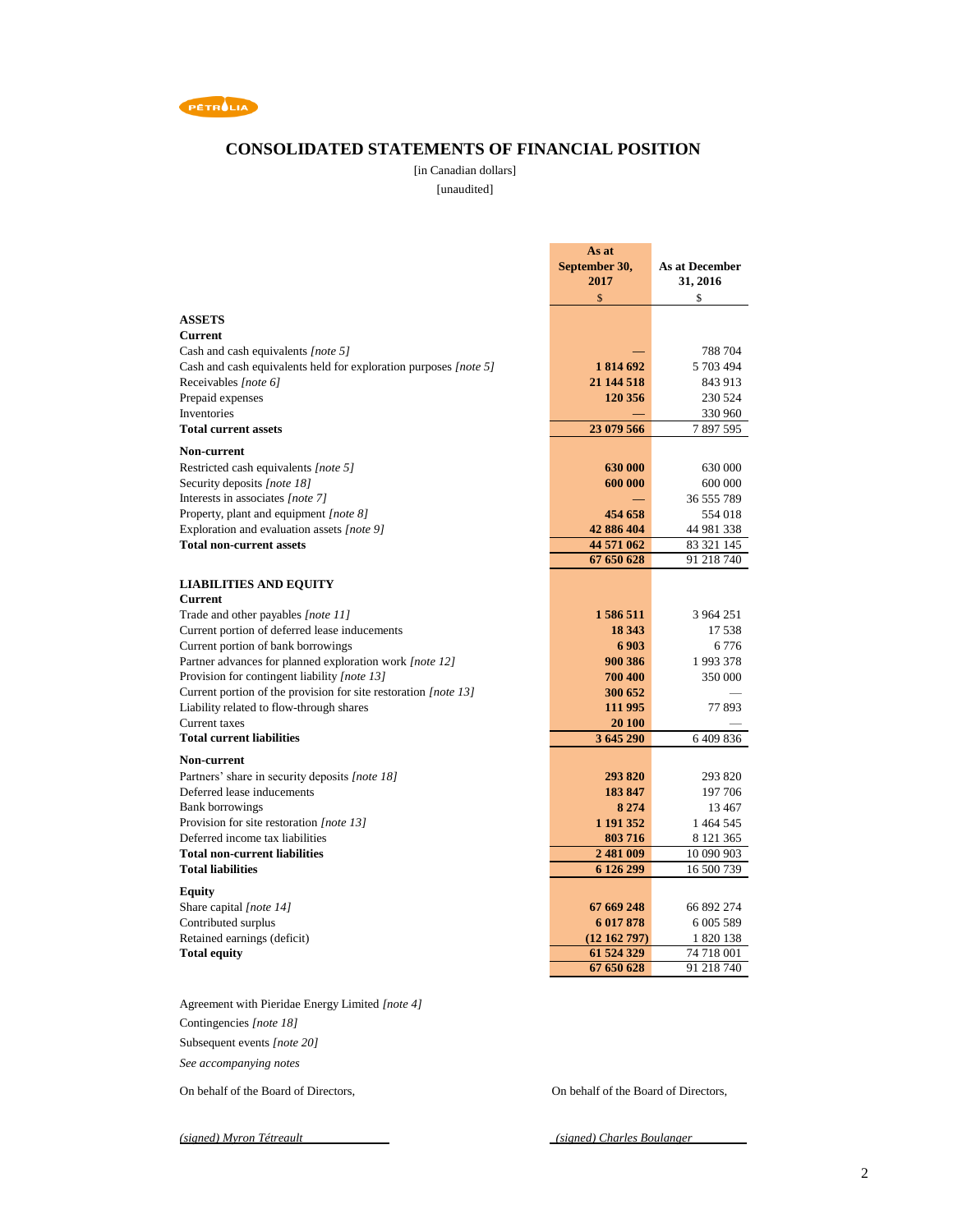

### **CONSOLIDATED STATEMENTS OF EARNINGS (LOSS) AND COMPREHENSIVE INCOME (LOSS)**

[in Canadian dollars]

[unaudited]

For the periods ended September 30

|                                                                                     | 2017       | 2016       | 2017       | 2016       |
|-------------------------------------------------------------------------------------|------------|------------|------------|------------|
|                                                                                     | [3 months] | [3 months] | [9 months] | [9 months] |
|                                                                                     | \$         | \$         | \$         | \$         |
|                                                                                     |            |            |            |            |
| <b>Revenues</b>                                                                     |            |            |            |            |
| Project management                                                                  | 11 620     | 11 298     | 28 073     | 42 109     |
| Compensation related to Anticosti operator contract termination [note 7]            | 150 000    |            | 150 000    |            |
| Net gain in respect of financial obligations related to the restoration of          |            |            |            |            |
| Anticosti wells assumed by the Government of Québec [note 7]                        | 152 677    |            | 152 677    |            |
|                                                                                     | 314 297    | 11 298     | 330 750    | 42 109     |
|                                                                                     |            |            |            |            |
| <b>Expenses</b>                                                                     |            |            |            |            |
| Administrative expenses                                                             | 737 549    | 453 591    | 2 301 706  | 1 672 611  |
| Impairment of interests in associates [note 7]                                      | 313 054    |            | 16 219 781 |            |
| Impairment of property, plant and equipment net of reversal of impairment [notes 8] |            |            |            |            |
| and $10$ ]                                                                          | (179140)   |            | 49 032     |            |
| Impairment of exploration and evaluation assets net of reversal of impairment       |            |            |            |            |
| [notes $7, 9$ and $10$ ]                                                            | (16897703) |            | 2 309 892  |            |
| Financial income and expenses                                                       | 707 677    | (19458)    | 719 148    | (12 260)   |
| Share of net loss of associates [note 7]                                            |            | 25 691     | 60 895     | 98 307     |
|                                                                                     | (15318563) | 459 824    | 21 660 454 | 1758 658   |
|                                                                                     |            |            |            |            |
| Income (loss) before taxes                                                          | 15 632 860 | (448526)   | (21329704) | (1716549)  |
|                                                                                     |            |            |            |            |
| Income taxes                                                                        | 20 100     |            | 20 100     |            |
| Deferred tax (recovery)                                                             | 540 154    | (54807)    | (7366869)  | (383 094)  |
|                                                                                     | 560 254    | (54807)    | (7346769)  | (383 094)  |
|                                                                                     |            |            |            |            |
| Net income (loss) and comprehensive income (loss)                                   | 15 072 606 | (393719)   | (13982935) | (1333455)  |
|                                                                                     |            |            |            |            |
| Basic net earnings (loss) per share [note 15]                                       | 0.139      | (0.004)    | (0.128)    | (0.014)    |
| Diluted net earnings (loss) per share [note 15]                                     | 0.139      | (0.004)    | (0.128)    | (0.014)    |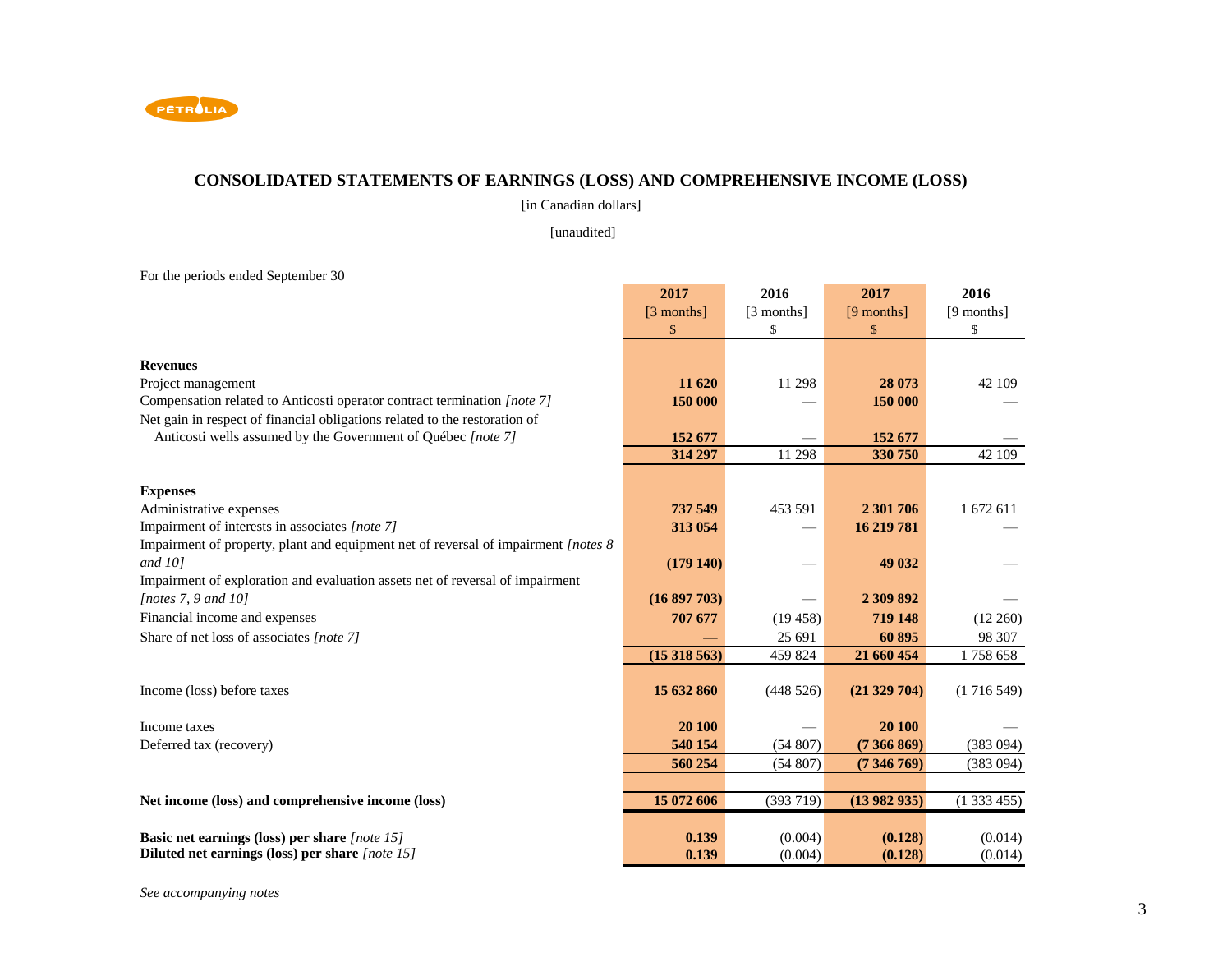

# **CONSOLIDATED STATEMENTS OF CHANGES IN EQUITY**

[in Canadian dollars] [unaudited]

|                                          | Share capital<br>[note $14$ ] | <b>Contributed</b><br>surplus | <b>Retained</b><br>earnings (deficit) | <b>Total</b><br>equity |
|------------------------------------------|-------------------------------|-------------------------------|---------------------------------------|------------------------|
|                                          | \$                            | \$                            | \$                                    | \$                     |
| <b>Balance as at January 1, 2016</b>     | 64 829 868                    | 5 756 445                     | 3760648                               | 74 346 961             |
| Shares issued                            | 1 121 625                     |                               |                                       | 1 121 625              |
| Share-based compensation                 |                               | 62 119                        |                                       | 62 119                 |
| Issuance costs                           | (106446)                      |                               |                                       | (106446)               |
| Deferred taxes related to issuance costs | 28 411                        |                               |                                       | 28 411                 |
| Net loss and comprehensive loss          |                               |                               | (1333455)                             | (1333455)              |
|                                          | 1 043 590                     | 62 119                        | (1333455)                             | (227 746)              |
| <b>Balance as at September 30, 2016</b>  | 65 873 458                    | 5 818 564                     | 2 427 193                             | 74 119 215             |
| Shares issued                            | 1 093 963                     |                               |                                       | 1 093 963              |
| Share-based compensation                 |                               | 187 025                       |                                       | 187 025                |
| Issuance costs                           | (103105)                      |                               |                                       | (103 105)              |
| Deferred taxes related to issuance costs | 27958                         |                               |                                       | 27958                  |
| Net loss and comprehensive loss          |                               |                               | (607055)                              | (607055)               |
|                                          | 1018816                       | 187 025                       | (607055)                              | 598 786                |
| <b>Balance as at January 1, 2017</b>     | 66 892 274                    | 6 005 589                     | 1 820 138                             | 74 718 001             |
| Shares issued                            | 835 556                       |                               |                                       | 835 556                |
| Share-based compensation                 |                               | 12 289                        |                                       | 12 289                 |
| Issuance costs                           | (79704)                       |                               |                                       | (79704)                |
| Deferred taxes related to issuance costs | 21 1 22                       |                               |                                       | 21 1 22                |
| Net loss and comprehensive loss          |                               |                               | (13982935)                            | (13982935)             |
|                                          | 776 974                       | 12 289                        | (13982935)                            | $(13\ 193\ 672)$       |
| <b>Balance as at September 30, 2017</b>  | 67 669 248                    | 6 017 878                     | (12 162 797)                          | 61 524 329             |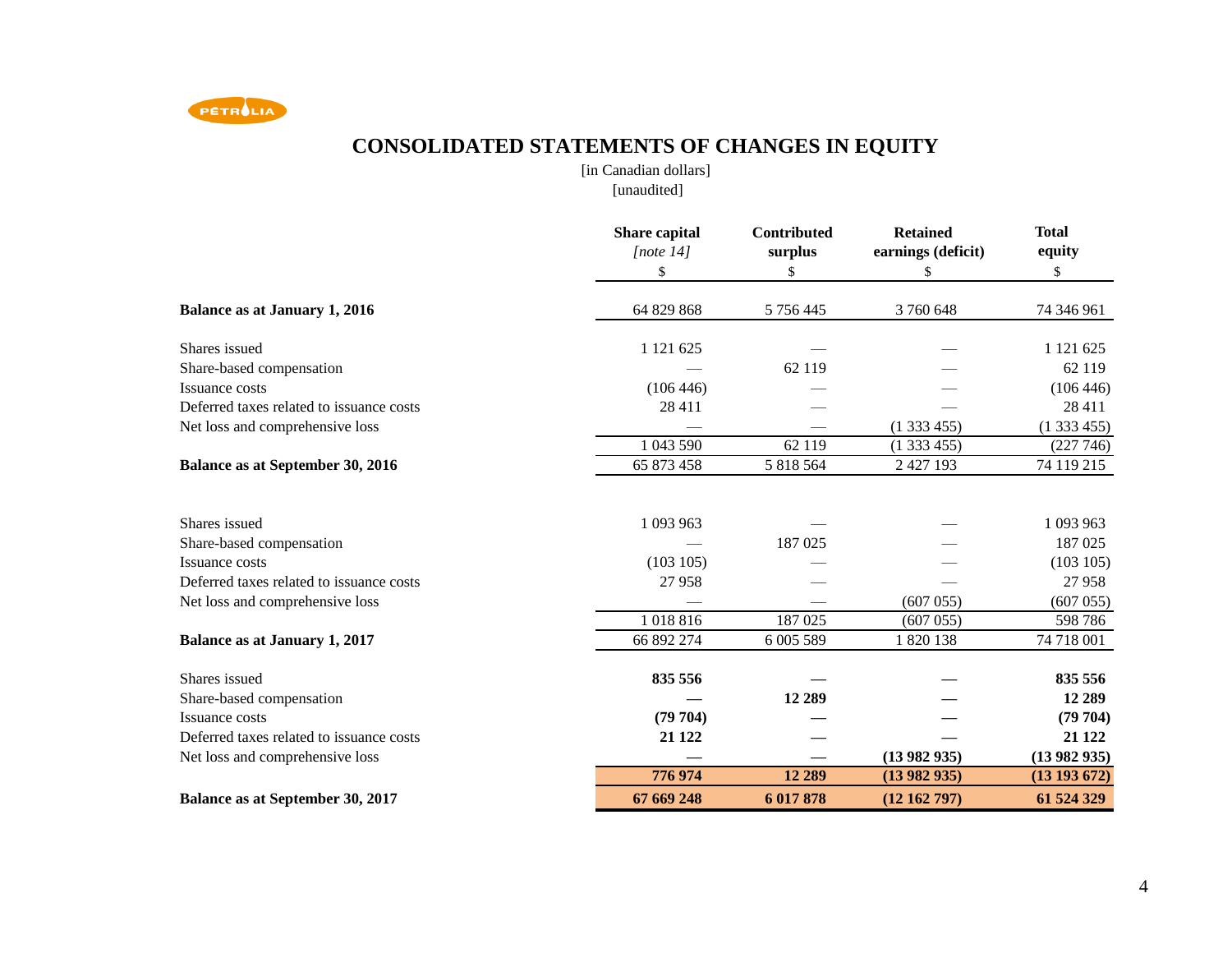

### **CONSOLIDATED STATEMENTS OF CASH FLOWS**

#### [in Canadian dollars]

[unaudited]

For the periods ended September 30

|                                                                    | 2017         | 2016       |
|--------------------------------------------------------------------|--------------|------------|
|                                                                    | $[9$ months] | [9 months] |
|                                                                    | \$           | \$         |
|                                                                    |              |            |
| <b>OPERATING ACTIVITIES</b>                                        |              |            |
| Net loss                                                           | (13982935)   | (1333455)  |
| Items not affecting cash:                                          |              |            |
| Depreciation of property, plant and equipment                      | 14 11 1      | 18 052     |
| Deferred tax recovery                                              | (7366869)    | (383094)   |
| Share-based compensation                                           | 10 178       | 58 060     |
| Amortization of deferred lease inducements                         | (4847)       | (12967)    |
| Loss on disposal of property, plant and equipment                  |              | 13 903     |
| Accretion expense                                                  | 27 459       | 4 0 0 3    |
| Gain on disposal of Anticosti exploration and evaluation assets    | (152 677)    |            |
| Impairment of interests in associates                              | 16 219 781   |            |
| Impairment of property, plant and equipment net of reversal of     |              |            |
| impairment                                                         | 49 032       |            |
| Impairment of exploration and evaluation assets net of reversal of |              |            |
| impairment                                                         | 2 309 892    |            |
| Share of net loss of associates                                    | 60 895       | 98 307     |
|                                                                    | (2815980)    | (1537191)  |
|                                                                    |              |            |
| Net change in non-cash operating items                             |              |            |
| Receivables                                                        | 350 047      | (169535)   |
| Prepaid expenses                                                   | 110 168      | (773505)   |
| Inventories                                                        | 330 960      | (220 837)  |
| Trade and other payables                                           | 462 547      | 652 899    |
| Current taxes                                                      | 20 100       |            |
|                                                                    | 1 273 822    | (510978)   |
| Cash flows related to operating activities                         | (1542158)    | (2048169)  |
| <b>INVESTING ACTIVITIES</b>                                        |              |            |
| Security deposits                                                  |              | (600000)   |
| Additions to property, plant and equipment                         | (1 311)      | (6079)     |
| Acquisitions of oil and gas properties, net of recovered amounts   | (140001)     | (131649)   |
| Increase in exploration and evaluation costs, net of recovered     |              |            |
| amounts [note 19]                                                  | (3774379)    | (2362971)  |
| Disposal of interests in the Bourque project                       |              | 2 000 000  |
| Proceeds from disposal of property, plant and equipment            |              | 125        |
| Contributions to associates                                        | (74887)      | (103 863)  |
| Cash flows related to investing activities                         | (3990578)    | (1204437)  |
| <b>FINANCING ACTIVITIES</b>                                        |              |            |
| Shares issued                                                      | 940 000      | 1 250 015  |
| Share issuance costs                                               | (79 704)     | (191 476)  |
| Partner advances for the Bourque project                           |              | 6 396 630  |
| Repayment of bank borrowings                                       | (5066)       | (4941)     |
| Cash flows related to financing activities                         | 855 230      | 7 450 228  |
| Net decrease in cash and cash equivalents                          | (4677506)    | 4 197 622  |
| Cash and cash equivalents, beginning of period                     | 6 492 198    | 7 522 772  |
| Cash and cash equivalents, end of period [note 19]                 | 1814692      | 11 720 394 |

*See accompanying notes*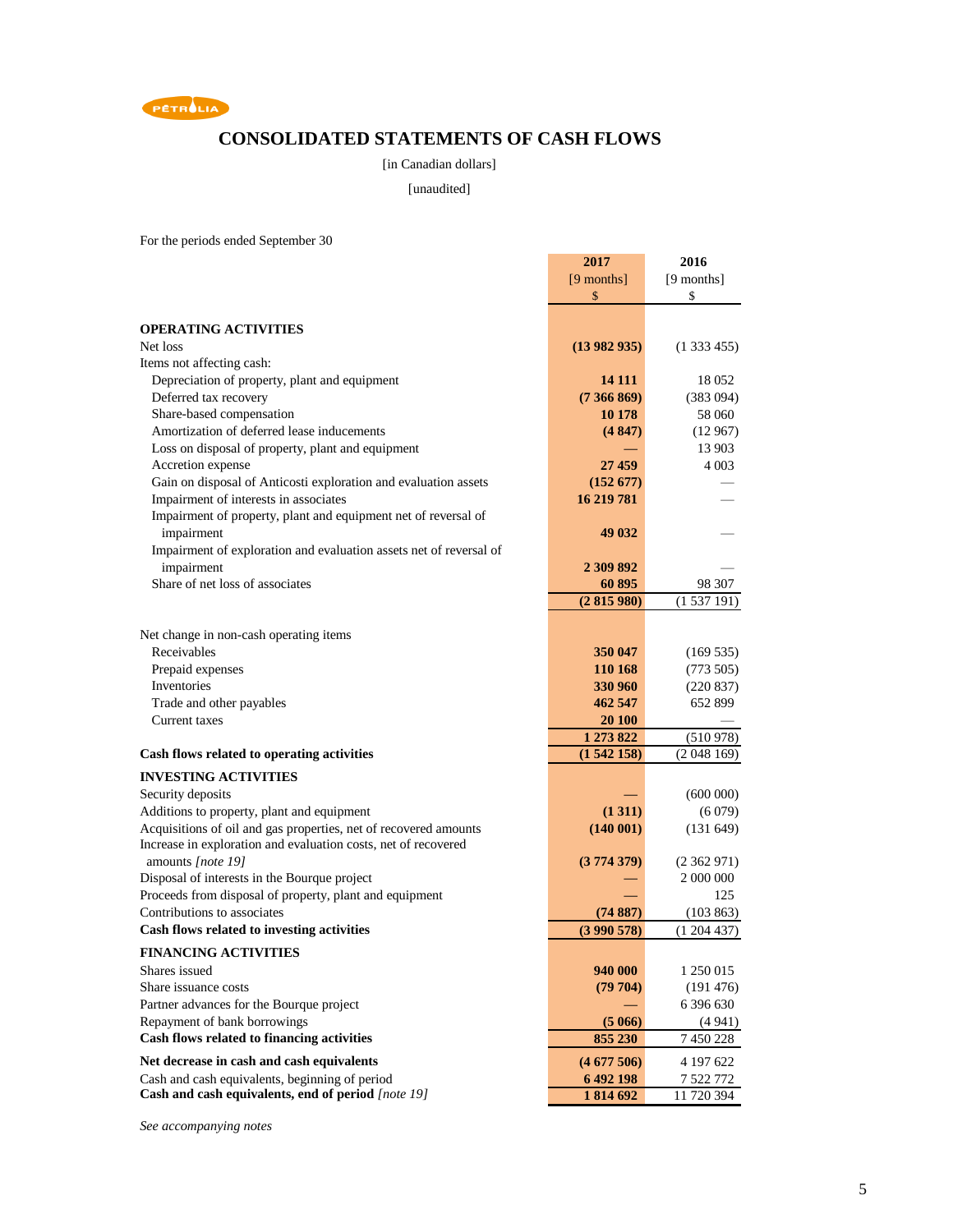

For the periods ended September 30, 2017 and 2016

### **1. INCORPORATION, NATURE OF OPERATIONS, CONDENSED FINANCIAL INFORMATION AND APPROVAL**

#### **Incorporation and nature of business**

The Company, incorporated under Part IA of the Québec *Companies Act* and governed by the provisions of the Québec *Business Corporations Act*, is an oil and gas exploration company. Its stock has been listed on the TSX Venture Exchange since February 16, 2005 under the symbol PEA. Its head office is located at 511 St-Joseph Street East, 2nd floor, Suite 304, Québec City, Québec, G1K 3B7.

On October 24, 2017, as disclosed in note 4, the amalgamation between the Company and Pieridae Energy Limited was completed by way of a plan of arrangement to form the amalgamated company called Pieridae Energy Limited. The amalgamated company, incorporated under the *Canada Business Corporations Act*, will invest in the development of a fully integrated liquefied natural gas project to be built in Goldboro, Nova Scotia and will continue to operate as an oil and gas exploration company through its production division. Its stock continues to trade on the TSX Venture Exchange under the symbol PEA. The amalgamated head office is located at 333 7th Avenue SW, Suite 1600, Calgary, Alberta, Canada, T2P 2Z1.

### **Condensed interim consolidated financial information**

The financial information as at September 30, 2017 and for the three- and nine-month periods ended September 30, 2017 and 2016 is unaudited. However, it is management's view that all adjustments required to present fairly the results for these periods have been made. The adjustments made were of a normal recurring nature. The interim consolidated operating results do not necessarily reflect the operating results anticipated for the full fiscal year.

### **Approval date**

These condensed interim consolidated financial statements for the three- and nine-month periods ended September 30, 2017 and 2016 were approved by the Board of Directors on November 23, 2017.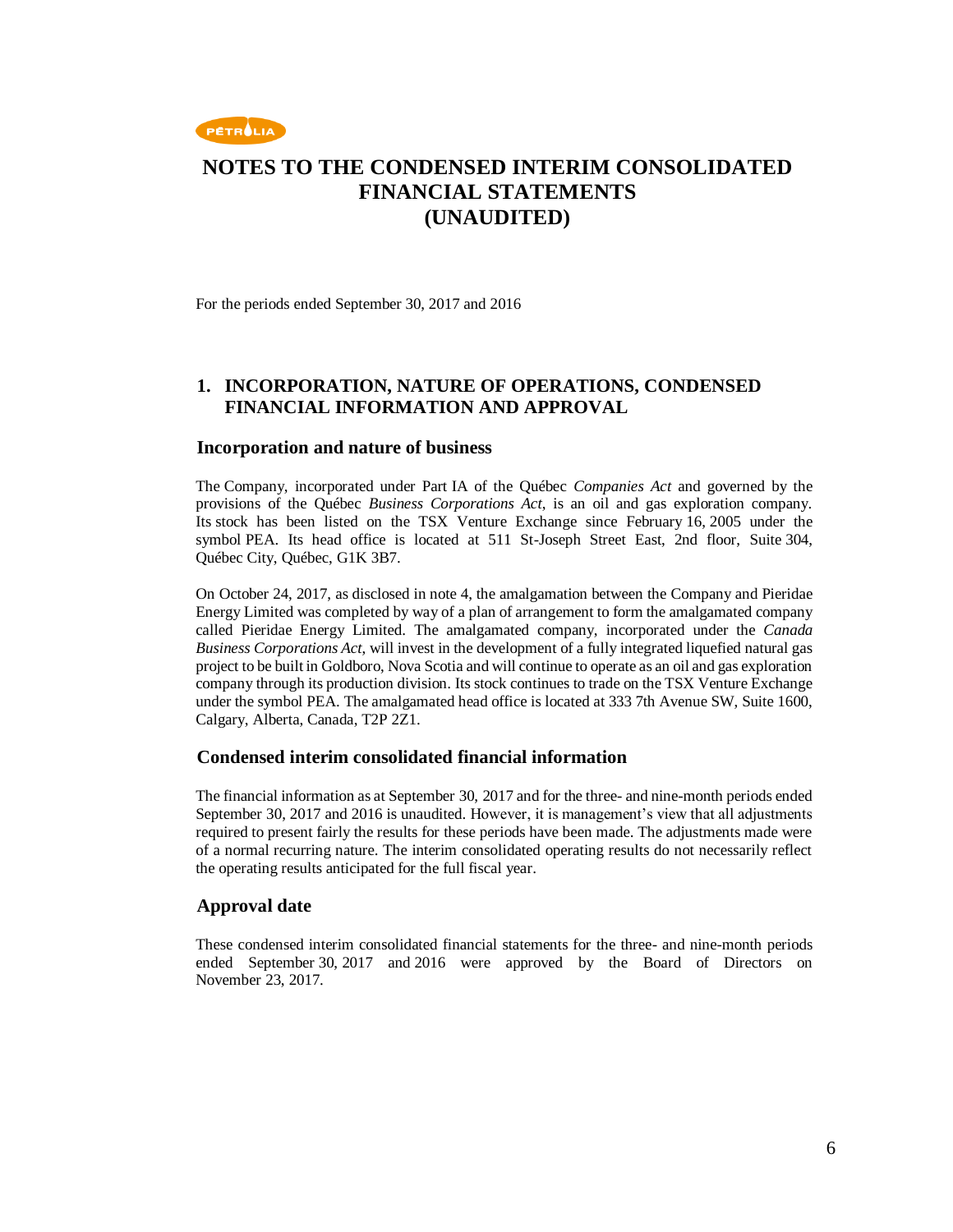

For the periods ended September 30, 2017 and 2016

### **2. BASIS FOR THE PREPARATION OF CONDENSED INTERIM CONSOLIDATED FINANCIAL STATEMENTS**

These condensed interim consolidated financial statements were prepared in accordance with applicable IFRS and IAS 34, *Interim Financial Reporting*, published by the International Accounting Standards Board (IASB) and set out in the *CPA Canada Handbook*. The accounting policies and the methods of computation applied in these condensed interim consolidated financial statements are the same as those in the most recent annual financial statements. The condensed interim consolidated financial statements should be read in conjunction with the audited annual financial statements for the fiscal year ended December 31, 2016, including the notes thereto, except for the notes on judgments regarding the going-concern assumption and impairment of the interests in associates disclosed in note 4.1 to the financial statements as at December 31, 2016 which are no longer valid as at September 30, 2017 as a result of the settlement agreement entered into in the Anticosti matter; see note 7 to these financial statements.

All amounts are expressed in Canadian dollars.

### **3. JUDGMENTS, ESTIMATES AND ASSUMPTIONS**

When preparing the consolidated financial statements, management undertakes a number of judgments, estimates and assumptions about recognition and measurement of assets, liabilities, revenues and expenses. Actual results may differ from the estimates, assumptions and judgments made by management, and will seldom equal the estimated results. Information about the significant judgments, estimates and assumptions that have the most impact on the recognition and measurement of assets, liabilities, revenues and expenses are discussed below.

#### **Estimates and assumptions**

#### *Impairment of exploration and evaluation assets*

Based on the analysis performed as at March 31, 2017, management had determined that the negotiated fair value of the Company established in connection with the initial agreement entered into with Pieridae Energy Limited on May 15, 2017 was an indicator of impairment of the exploration and evaluation assets given that the recoverable amount of the Company, based on fair value less costs of disposal in connection with the transaction, was less than the carrying amount of the Company's net assets. The recoverable amount of the Company is very sensitive to the estimation of the redemption value of the preferred shares that were to be issued in connection with the initial agreement and which was based on the value of a negotiated settlement between the Company and the Québec government terminating oil exploration on Anticosti Island based on various probabilistic scenarios, as well as the discount rate used in measuring such after-tax amount. In addition, in accordance with IAS 36, the recoverable amount must exclude any amount allocated to unused operating tax losses, which also constitutes a significant estimate given their eligibility as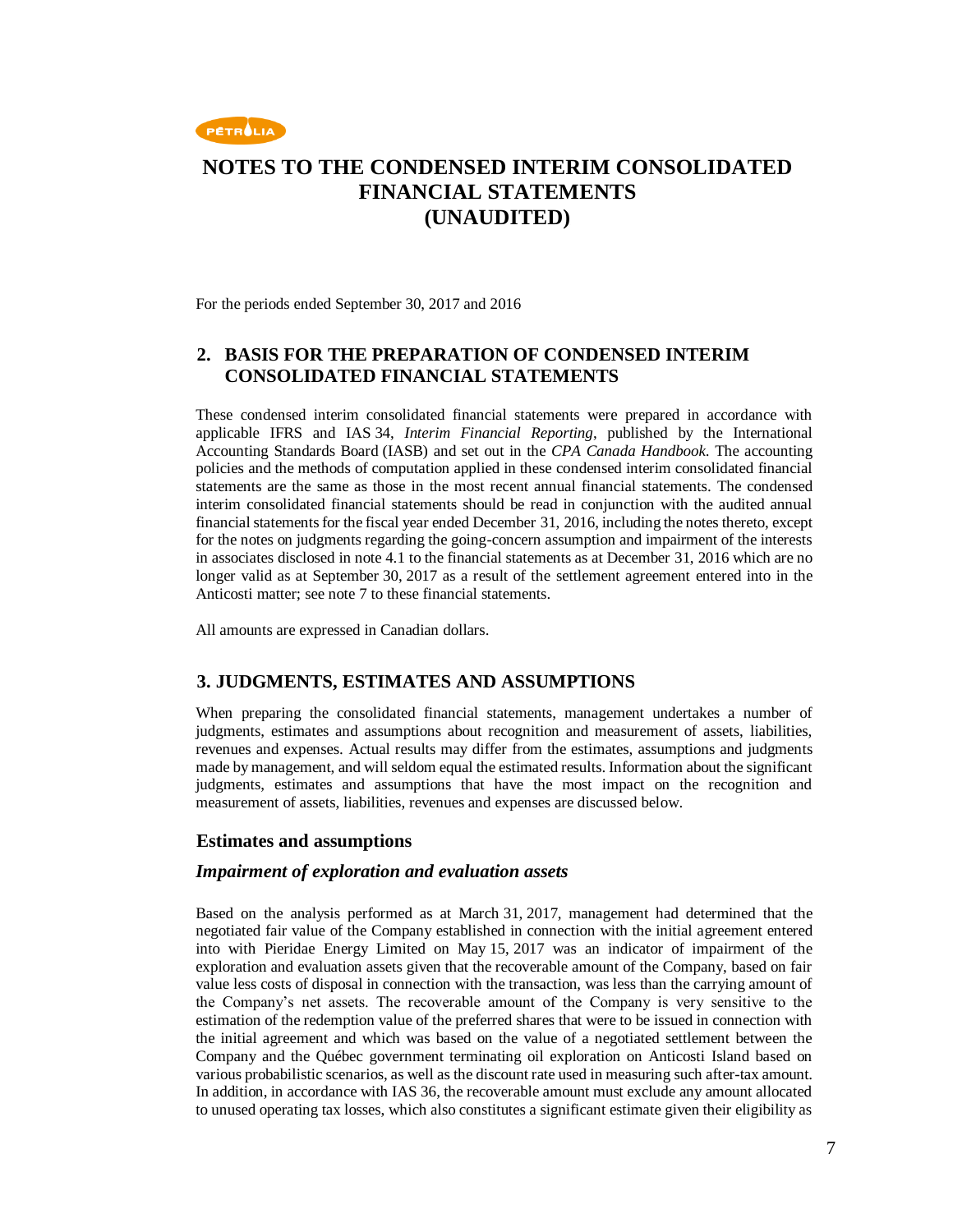

For the periods ended September 30, 2017 and 2016

operating tax losses within the new amalgamated entity, as well as the estimation of the time horizon over which they will be used, as well as the discount rate used in measuring the recoverable amount. The key assumptions used in determining the recoverable amount of the Company as at March 31, 2017 are explained in greater detail in note 10.

#### *Reversal of impairment of exploration and valuation assets*

Based on the analysis performed as at September 30, 2017, management determined that the negotiated fair value of the Company established in connection with the transaction entered into with Pieridae Energy Limited on August 24, 2017 is an indicator of reversal of impairment of the exploration and evaluation assets given that the recoverable amount of the Company, based on fair value less costs of disposal in connection with the transaction, is greater than the carrying amount of the Company's net assets. In accordance with IAS 36, the recoverable amount must exclude any amount allocated to unused operating tax losses, which also constitutes a significant estimate given their eligibility as operating tax losses within the new amalgamated entity, as well as the estimation of the time horizon over which they will be used, as well as the discount rate used in measuring the recoverable amount. The key assumptions used in determining the recoverable amount of the Company as at September 30, 2017 are explained in greater detail in note 10.

### **4. AGREEMENT WITH PIERIDAE ENERGY LTD.**

In connection with the initial agreement entered into on May 15, 2017, the rate of exchange for the shares represented 230% of the share price on the May 12, 2017 closing date, which priced the shares of the Company at \$0.38. In addition, the Company's shareholders received one redeemable preferred share (maturing on December 31, 2018) for each of their common shares. The redemption value of the preferred shares was equal to 50% of any amount in cash receivable by the Amalgamated Entity arising from the agreement with the Government of Québec, net of any tax cost for the Company, in relation to the termination of oil and gas exploration of Anticosti Island. Pursuant to the Arrangement Agreement, Pieridae's shareholders received, for each of their shares, approximately 2.74 shares of the Amalgamated Entity. In addition, Pieridae agreed to use all reasonable commercial efforts to complete, on or before closing of the Arrangement, a private placement of Subscription Receipts at a price of \$12.50 per Subscription Receipt for gross proceeds of \$50,000,000, consisting of approximately \$42,700,000 in cash and \$6,300,000 in consideration for conversion of the Pieridae debenture, subject to any over-allotment.

The Arrangement was amended on August 24, 2017 to modify certain provisions of the initial agreement entered into on May 15, 2017. Further to the agreement with the Government of Québec in the Anticosti matter (see note 7), both parties agreed to modify the first step of the initial agreement to have a cash dividend declared by the Company to non-dissenting Company shareholders at the time of the Arrangement instead of the issuance of the preferred shares, as set out in the initial agreement. Furthermore, considering the reduction in the Pieridae private placement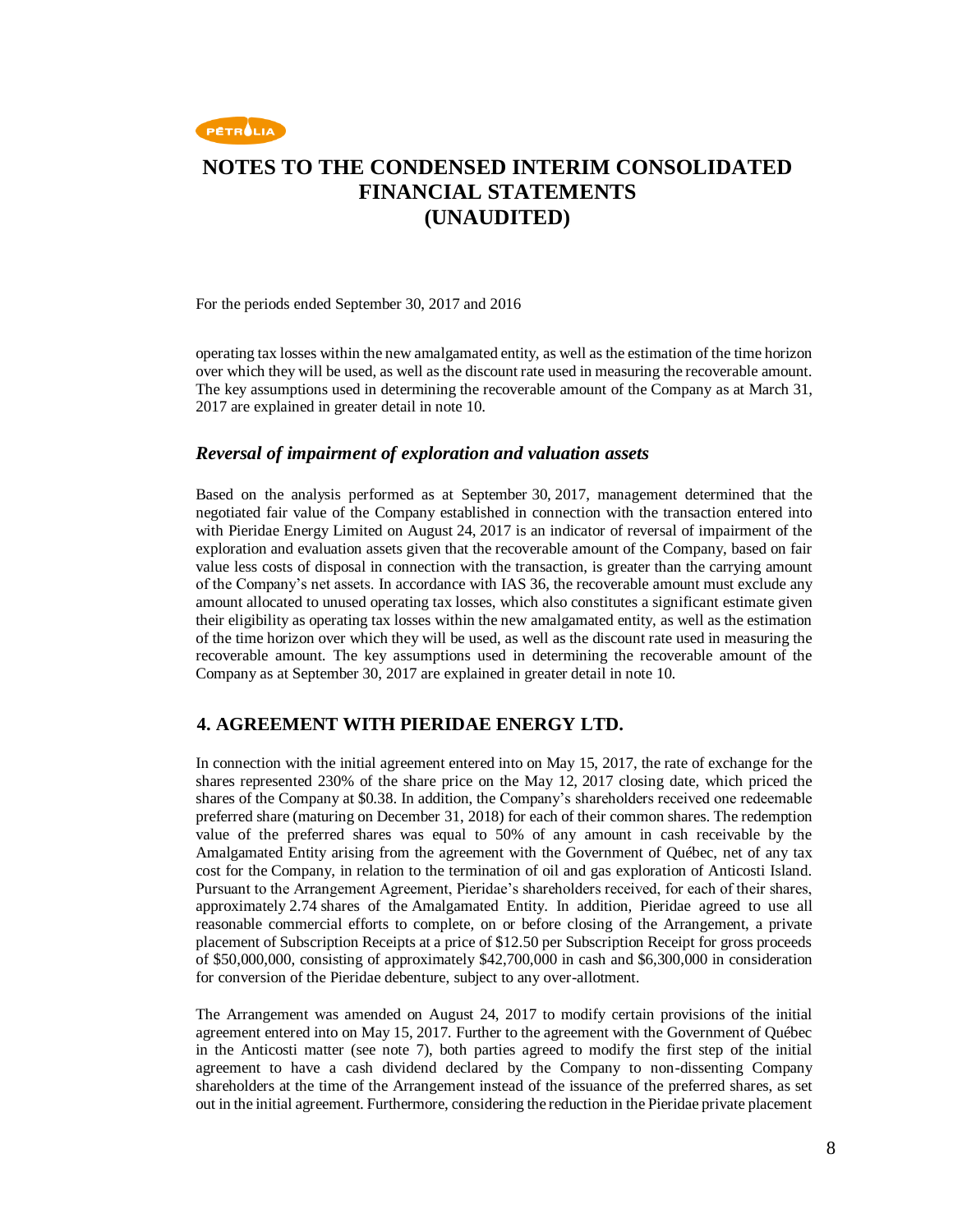

For the periods ended September 30, 2017 and 2016

and the \$20,500,000 compensation to be received by the Company further to the agreement with the Government of Québec regarding the Anticosti matter, both parties agreed to lower the exchange ratio by which each Pieridae shareholder will receive Amalgamated Entity shares for each of their shares from approximately 2.74 to approximately 2.21. Following this amendment, the exchange ratio for Company shares represents 286% of the share price on the May 12, 2017 closing date, thereby pricing the Company shares at \$0.47. From an accounting perspective, this amendment, which includes a new basis for determining the Company's value, shows that the Company's recoverable amount has increased since March 31, 2017 in light of the changes in estimates based on these events that occurred during the third quarter of the current fiscal year. Accordingly, a portion of the impairment losses recognized in the quarter ended March 31, 2017 on exploration and evaluation assets and property, plant and equipment of the Company was reversed in the third quarter of the current fiscal year (see note 10).

On August 25, 2017, Pieridae Energy Limited closed a private placement of Subscription Receipts at a price of \$12.50 per Subscription Receipt for gross proceeds of \$25,651,625, consisting of \$24,632,500 in cash and \$1,019,125 in issuance of Subscription Receipts to the agents in the form of commissions.

On October 24, 2017, after the approval of shareholders and as per the Canada Business Corporations Act., amalgamation between the Company and Pieridae Energy Limited, a private Canadian corporation, was entered into by way of a plan of arrangement (the Arrangement) to form the amalgamated company named Pieridae Energy Limited. The Arrangement constitutes a reverse takeover of the Company under the policies of the TSX Venture Exchange Inc and IFRS.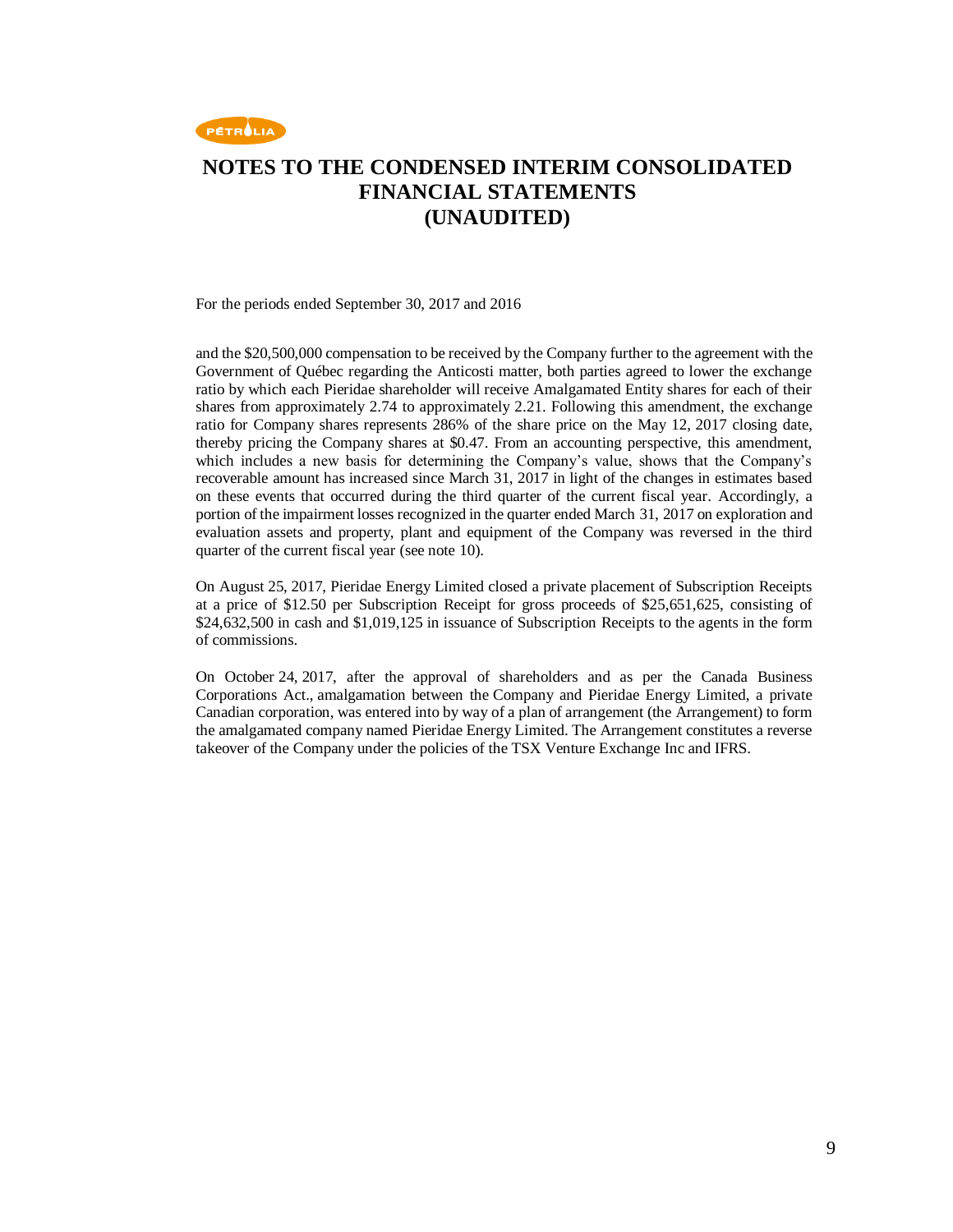

For the periods ended September 30, 2017 and 2016

### **5. CASH AND CASH EQUIVALENTS**

|                                                                  | As at<br>September 30,<br>2017<br>\$ | As at<br>December 31,<br>2016<br>\$ |
|------------------------------------------------------------------|--------------------------------------|-------------------------------------|
| Cash<br>Guaranteed investment certificates                       | 2,444,692                            | 6,022,198                           |
| (redeemable on demand)                                           |                                      | 1,100,000                           |
|                                                                  | 2,444,692                            | 7,122,198                           |
| Less: Restricted cash equivalents <sup>1</sup>                   | 630,000                              | 630,000                             |
|                                                                  | 1,814,692                            | 6,492,198                           |
| Less: Cash and cash equivalents held<br>for exploration purposes |                                      |                                     |
| Flow-through shares <sup>2</sup>                                 | 2,126,413                            | 1,308,793                           |
| Bourque project <sup>3</sup><br>Cash deficiency for exploration  | 1,140,511                            | 4,394,701                           |
| purposes <sup>4</sup>                                            | (1,452,232)                          |                                     |
|                                                                  | 1,814,692                            | 5,703,494                           |
| Cash and cash equivalents                                        |                                      | 788,704                             |

<sup>1</sup> As at September 30, 2017 and December 31, 2016, a portion of cash and cash equivalents was pledged as security for the performance bonds issued for total amount of \$630,000 *[note 18]*.

<sup>2</sup> Cash and cash equivalents held for exploration purposes related to flow-through shares represent the unexpended proceeds of financing related to flow-through shares. According to restrictions imposed under financing arrangements, the Company must allocate these funds to the exploration of oil and gas properties.

<sup>3</sup> Cash and cash equivalents earmarked for future exploration work on the Bourque project represent the remaining cash as at September 30, 2017 and December 31, 2016 from partner advances which, under the agreements, must be spent on exploration work related to the Bourque project.

<sup>4</sup> As at September 30, 2017, the Company did not have the necessary liquidity to meet its exploration commitments. Receipt on October 4, 2017 of the compensation in the Anticosti matter (see note 7) will offset this cash deficiency as at September 30, 2017.

As at September 30, 2017, cash bore interest at rates ranging from 0% to 0.85% [December 31, 2016 – 0% to 1.2%].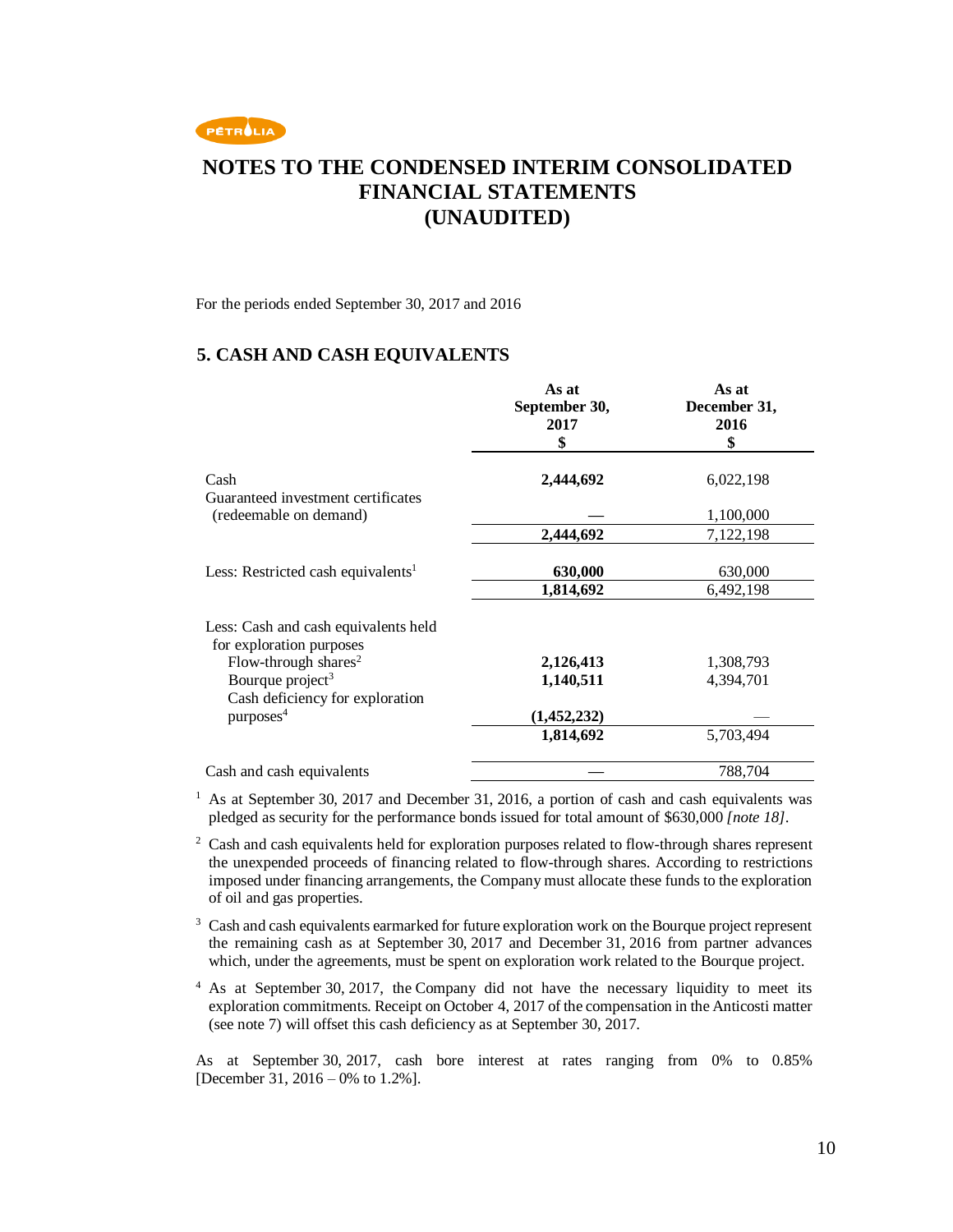

For the periods ended September 30, 2017 and 2016

### **6. RECEIVABLES**

|                               | As at<br>September 30,<br>2017 | As at<br>December 31,<br>2016 |
|-------------------------------|--------------------------------|-------------------------------|
| Government of Québec [note 7] | 20,800,652                     |                               |
| Partners                      | 129,973                        | 120,358                       |
| Associate [note 16]           |                                | 475                           |
| Commodity taxes               | 65,379                         | 661,382                       |
| Interest receivable           |                                | 2,188                         |
| Other                         | 148,514                        | 59,510                        |
|                               | 21,144,518                     | 843,913                       |

### **7. INTERESTS IN ASSOCIATES**

On March 31, 2014, the Company completed a transaction that resulted in a partnership, Anticosti Hydrocarbons L.P., which owns the licences previously held by Pétrolia Inc. and Corridor Resources Inc. and a general partner, Anticosti Hydrocarbons General Partner Inc. In the third quarter of this fiscal year, all partners signed a settlement agreement with the Government of Québec for the repurchase of their shares in Anticosti Hydrocarbons L.P. and Anticosti Hydrocarbons General Partner. Accordingly, as at September 30, 2017, Ressources Québec inc. held 100% of the interests of both partnerships. Prior to the settlement agreements entered into between the Government of Québec and the partners, the percentage of ownership of each of the partners was as follows:

| <b>Partner</b>                | <b>Ownership interest</b> |
|-------------------------------|---------------------------|
| Ressources Québec inc.        | 35%                       |
| Pétrolia Inc.                 | 21.7%                     |
| Corridor Resources Inc.       | 21.7%                     |
| Saint-Aubin E&P (Ouébec) Inc. | 21.7%                     |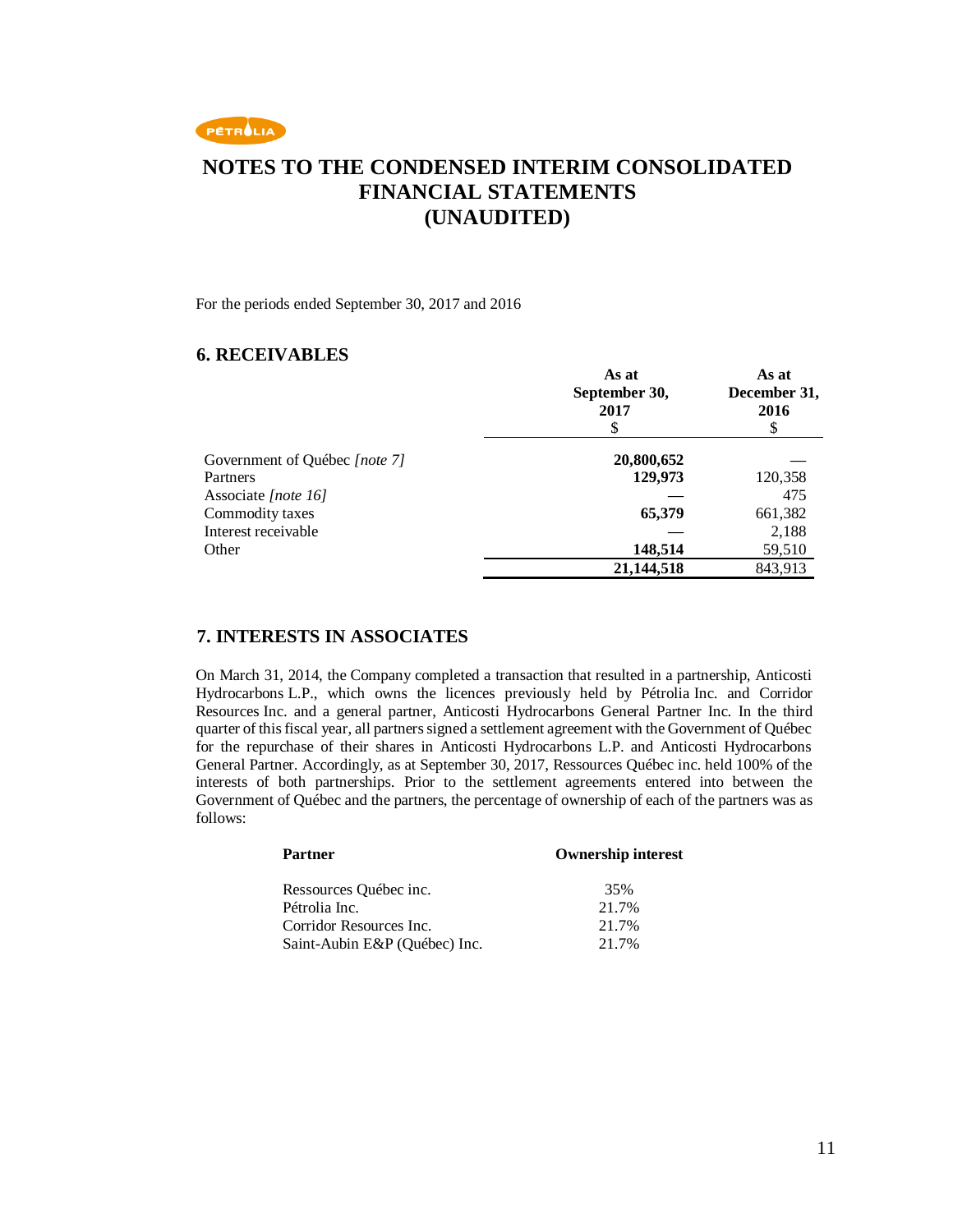

#### For the periods ended September 30, 2017 and 2016

|                                                                                                                          | <b>Anticosti</b><br><b>Hydrocarbons</b><br>L.P. | Anticosti<br><b>Hydrocarbons</b><br><b>General</b><br>Partner Inc. | <b>Total</b> |
|--------------------------------------------------------------------------------------------------------------------------|-------------------------------------------------|--------------------------------------------------------------------|--------------|
|                                                                                                                          | \$                                              | \$                                                                 | \$           |
| Value of the interest as at December 31, 2015                                                                            | 36,583,806                                      | 43                                                                 | 36,583,849   |
| Share of net loss for the year ended<br>December 31, 2016                                                                | (92, 454)                                       | (43,999)                                                           | (136, 453)   |
| Contributions for the year ended December 31, 2016                                                                       | 78,690                                          | 29,703                                                             | 108,393      |
| Value of the interest as at December 31, 2016                                                                            | 36,570,042                                      | (14,253)                                                           | 36,555,789   |
| Share of net loss for the nine-month period ended<br>September 30, 2017<br>Contributions for the nine-month period ended | (38, 587)                                       | (22,308)                                                           | (60, 895)    |
| September 30, 2017                                                                                                       | 48,444                                          | 26,443                                                             | 74,887       |
| Impairment of interest                                                                                                   | (16, 229, 899)                                  | 10,118                                                             | (16,219,781) |
| Compensation received from the Government of<br>Ouébec                                                                   | (20, 350, 000)                                  |                                                                    | (20,350,000) |
| Value of the interest as at September 30, 2017                                                                           |                                                 |                                                                    |              |

### **Agreement with the Government of Québec**

On July 24, 2017, the Government of Québec adopted an order in council, published in the *Gazette officielle du Québec* and effective July 28, 2017, prohibiting the exploration and development of oil and gas on Anticosti Island. It also announced the conclusion of agreements with certain companies involved in oil and gas exploration on Anticosti Island, particularly Junex inc. as well as Corridor Resources Inc. and Saint-Aubin E&P (Québec) inc., two of the partners of Anticosti Hydrocarbons L.P.

On September 29, 2017, the Government of Québec and the Company entered into a settlement agreement concerning the cessation of oil and gas exploration and development activities on Anticosti Island. The cessation of work and end of the exploration program were negotiated in return for financial compensation amounting to \$20,350,000 for Pétrolia Inc., which subsequent to the winding-up of Investissement PEA inc. on September 27, 2017, held 21.26% of the interest in the Anticosti Island project and \$150,000 for Petrolia Anticosti Inc. by way of operator contract termination compensation subsequent to the cessation of the exploration program set out in the initial agreements.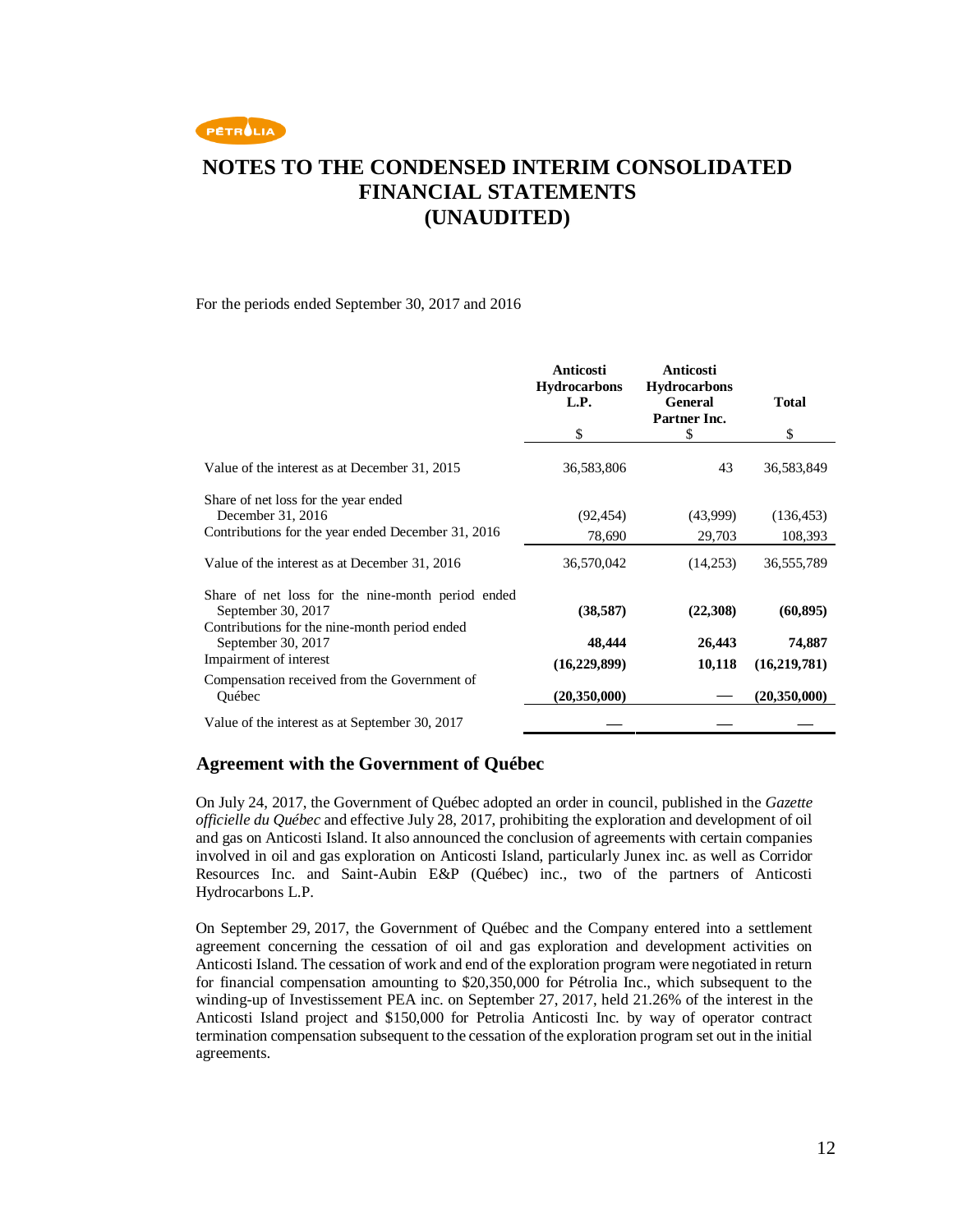

For the periods ended September 30, 2017 and 2016

Pursuant to this agreement, the Government also agreed to assume all the financial obligations regarding the work related to the well closures of Anticosti Hydrocarbons L.P. and the wells partly owned by the Company on Anticosti Island. On September 29, 2017, the Company's exploration and evaluation assets on Anticosti Island amounted to \$147,975, whereas the financial obligations related to the future restoration of those wells stood at \$300,652. Given that these financial obligations will be assumed by the Government of Québec, a receivable in an amount of \$300,652 was recognized, whereas the Company's exploration and evaluation assets on these wells have been written down by \$147,975, for a net gain of \$152,677.

The Company applies IAS 39 to assess whether there is evidence of impairment that could lead to the recognition of an impairment loss for its interests in associates relating to the Anticosti project. As at September 29, 2017, the Company's management believes that the \$20,350,000 negotiated compensation to be an indicator of impairment of its interests in associates. Subsequent to the \$15,906,727 impairment loss recognized in the second quarter of the fiscal year, a \$313,054 additional impairment loss was recognized in the third quarter to reduce the value of the investment to its recoverable amount, which is its value in use, of \$20,350,000.

Given the recoverable amount of interests in associates is less than their carrying amount, an impairment loss against interests in associates had to be recognized.

|                                                                                                                                                                                                | \$             |
|------------------------------------------------------------------------------------------------------------------------------------------------------------------------------------------------|----------------|
| Financial compensation from the Government of Québec to terminate the project                                                                                                                  | 20,350,000     |
| Less: Carrying amount of interests in associates, prior to impairment loss                                                                                                                     | (36, 569, 781) |
| Impairment of the interest in associates as at September 30, 2017                                                                                                                              | (16,219,781)   |
| <b>Allocation:</b>                                                                                                                                                                             |                |
| Impairment recognized as at June 30, 2017, following the signing of the August<br>2017 agreements in principle<br>Impairment recognized as at September 29, 2017, following the signing of the | (15,906,727)   |
| final settlement agreement                                                                                                                                                                     | (313,054)      |
|                                                                                                                                                                                                | (16,219,781)   |
|                                                                                                                                                                                                |                |
|                                                                                                                                                                                                | \$             |
| Financial compensation from the Government of Québec to assume all financial<br>obligations regarding the work related to the closure of the Company's wells on                                |                |
| Anticosti Island                                                                                                                                                                               | 300,652        |
| Less: Carrying amount of Anticosti exploration and evaluation assets                                                                                                                           | (147, 975)     |
| Gain relating to the obligations assumed by the Government of Québec                                                                                                                           | 152,677        |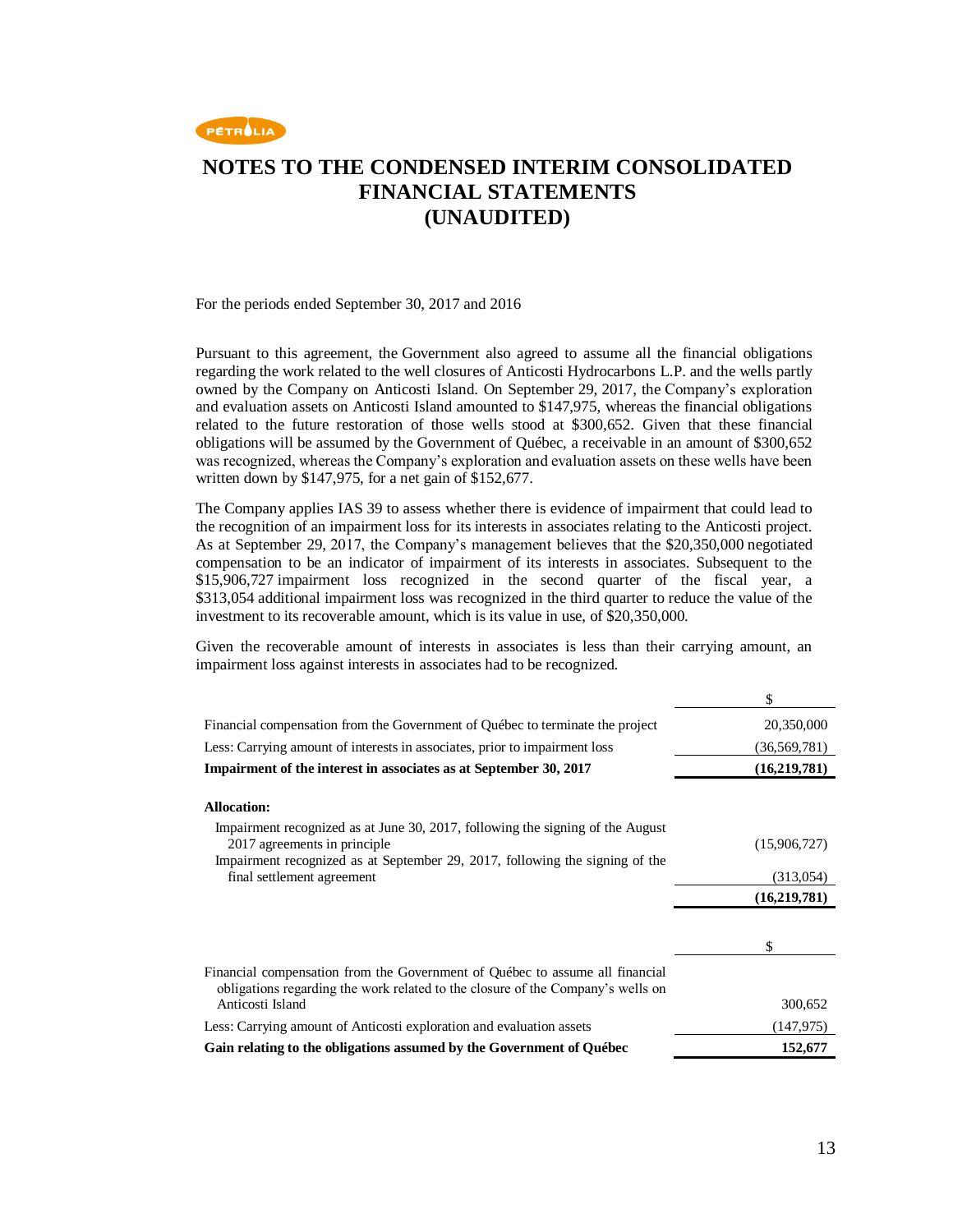

For the periods ended September 30, 2017 and 2016

As a result of the recognition of this impairment loss, management revised the valuation of the deferred tax asset related to the Company's tax loss carryforwards. The deferred tax asset was reduced by an amount of \$2,643,626, an asset initially recognized as a reduction of the deferred tax liability, thereby resulting in an additional loss of \$2,433,622 for three-month period ended June 30, 2017 and \$210,004 for the three-month period ended September 30, 2017.

Receipt of the compensation in a total amount of \$20,500,000 on October 4, 2017 and the related dividend of \$9,012,002 distributed to the Company's shareholders based on the arrangement with Pieridae on October 24, 2017 also removes any uncertainty regarding the going-concern assumption as at September 30, 2017.

| <b>Total</b>                                                                                 |
|----------------------------------------------------------------------------------------------|
|                                                                                              |
| \$                                                                                           |
|                                                                                              |
|                                                                                              |
| 1,181,290                                                                                    |
| 1,311                                                                                        |
|                                                                                              |
|                                                                                              |
| 1,182,601                                                                                    |
|                                                                                              |
|                                                                                              |
|                                                                                              |
| 627,272                                                                                      |
| 228,172                                                                                      |
|                                                                                              |
| (179, 140)                                                                                   |
| 51,639                                                                                       |
| 727,943                                                                                      |
|                                                                                              |
|                                                                                              |
| 554,018                                                                                      |
|                                                                                              |
|                                                                                              |
|                                                                                              |
| 454,658                                                                                      |
| 186,107<br>186,107<br>117,310<br>27,849<br>(21, 136)<br>8,441<br>132,464<br>68,797<br>53,643 |

### **8. PROPERTY, PLANT AND EQUIPMENT**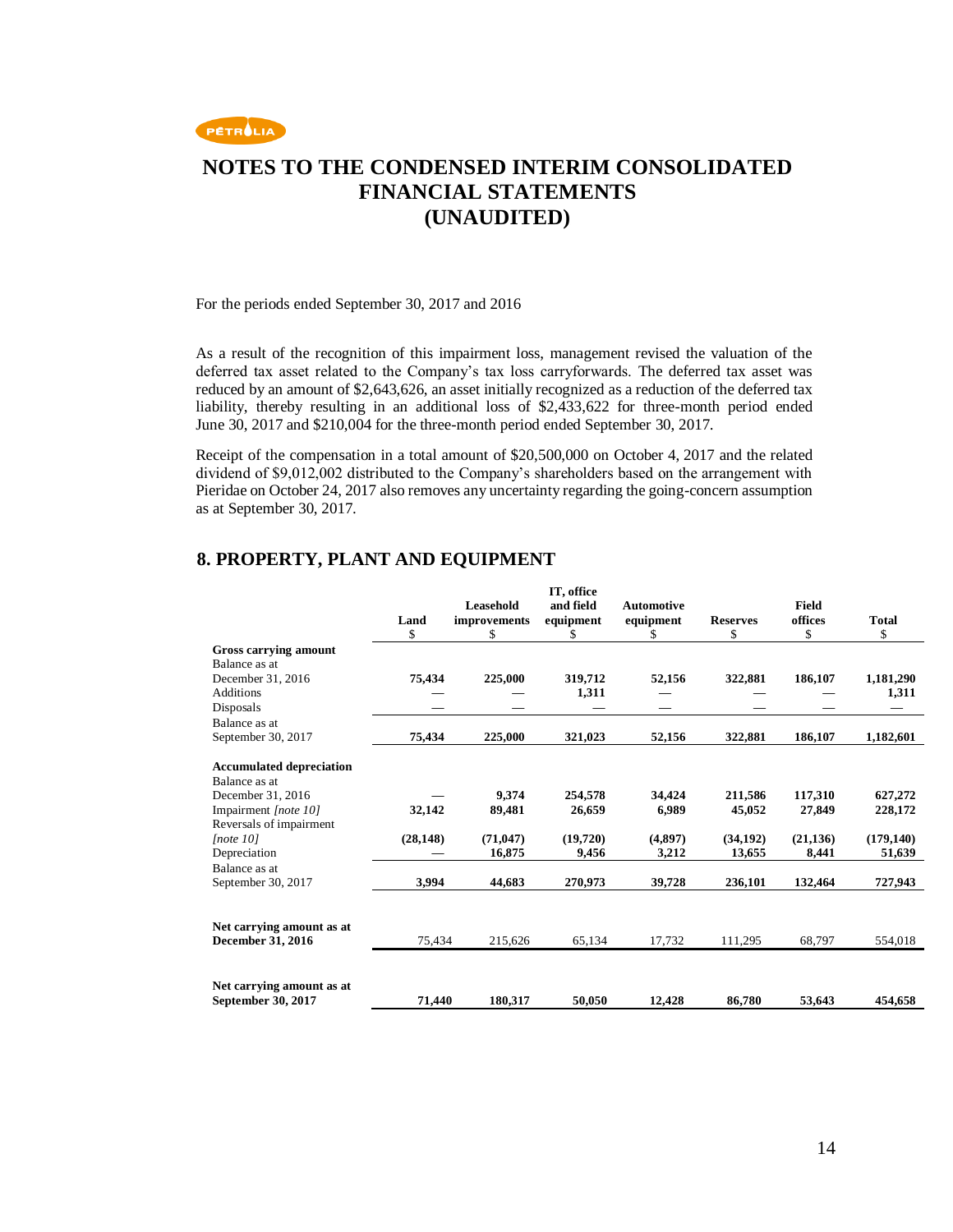

For the periods ended September 30, 2017 and 2016

### **9. EXPLORATION AND EVALUATION ASSETS**

### **Oil and gas properties**

|                                             | December 31,<br>2016<br>\$ | <b>Impairment</b><br><i>Inotes 101</i><br>\$ | <b>Reversal of</b><br>impairment<br>[note 10] | <b>Net</b><br>additions | September 30,<br>2017 |
|---------------------------------------------|----------------------------|----------------------------------------------|-----------------------------------------------|-------------------------|-----------------------|
| <b>Ouébec</b>                               |                            |                                              |                                               |                         |                       |
| Gastonguay                                  | 794.683                    | (338, 614)                                   | 314,708                                       | 27,953                  | 798,730               |
| Gaspésia - Edgar - Marcel-                  |                            |                                              |                                               |                         |                       |
| Tremblay                                    | 515,680                    | (219,731)                                    | 207.911                                       | 23,818                  | 527,678               |
| Gaspé <sup>1</sup>                          | 533.864                    | (227, 479)                                   | 227,982                                       | 44,253                  | 578,620               |
| Bourque project <sup>1</sup>                | 123,356                    | (52, 562)                                    | 64,007                                        | 27,649                  | 162,450               |
| Haldimand – Tar Point projects <sup>1</sup> | 2,797,910                  | (1,214,544)                                  | 1,064,956                                     | 54,538                  | 2,702,860             |
| Matapédia                                   | 216,968                    | (92, 450)                                    | 87,299                                        | 9,748                   | 221,565               |
| Total oil and gas properties                | 4,982,461                  | (2, 145, 380)                                | 1.966.863                                     | 187,959                 | 4,991,903             |

### **Exploration expenses**

|                            | December 31,<br>2016<br>\$ | <b>Impairment</b><br>[notes 10]<br>У | <b>Reversal of</b><br>impairment<br>[note 10] | <b>Net</b><br>additions<br>S | September 30,<br>2017 |
|----------------------------|----------------------------|--------------------------------------|-----------------------------------------------|------------------------------|-----------------------|
| <b>Ouébec</b>              |                            |                                      |                                               |                              |                       |
| Anticosti                  | 260,558                    |                                      |                                               | $(260, 558)^2$               |                       |
| Gastonguay                 | 76,900                     |                                      |                                               |                              | 76,900                |
| Gaspésia - Edgar - Marcel- |                            |                                      |                                               |                              |                       |
| Tremblay                   | 3,795,750                  |                                      |                                               | 29.451                       | 3,825,201             |
| Gaspé                      | 3,624,503                  |                                      |                                               | 14.455                       | 3,638,958             |
| Bourque project            | 29,645,904                 |                                      |                                               | 1,138,184                    | 30,784,088            |
| Haldimand project          | 29,318,018                 |                                      |                                               | 76,004                       | 29,394,022            |
| Tar Point project          | 5,281,210                  |                                      |                                               | 4,393                        | 5,285,603             |
| Matapédia                  | 1,206,444                  |                                      |                                               | 3,348                        | 1,209,792             |
|                            | 73,209,287                 |                                      |                                               | 1,005,277                    | 74.214.564            |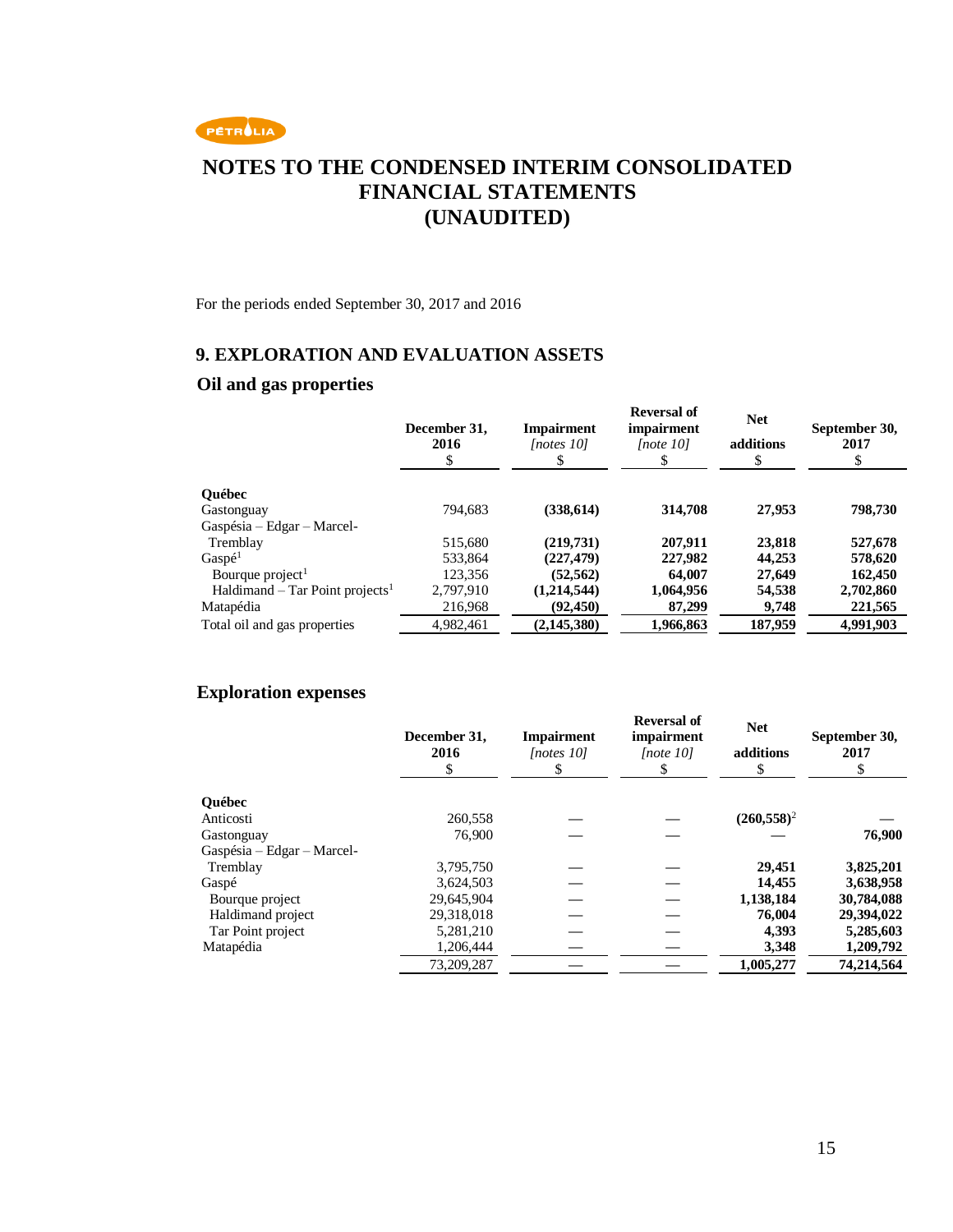

#### For the periods ended September 30, 2017 and 2016

|                                                                            | December 31,<br>2016<br>\$ | <b>Impairment</b><br>[note 10]<br>\$ | <b>Reversal of</b><br>impairment<br>[note 10]<br>\$ | <b>Net</b><br>additions<br>\$ | September 30,<br>2017<br>\$ |
|----------------------------------------------------------------------------|----------------------------|--------------------------------------|-----------------------------------------------------|-------------------------------|-----------------------------|
| <b>Deductions</b>                                                          |                            |                                      |                                                     |                               |                             |
| Government exploration grants,<br>impairment and partner<br>contributions: |                            |                                      |                                                     |                               |                             |
| Anticosti                                                                  | 5,847                      | 108,867                              |                                                     | $(114,714)^2$                 |                             |
| Gastonguay                                                                 | 19,020                     | 24,663                               | (21, 598)                                           |                               | 22,085                      |
| Gaspésia - Edgar - Marcel-                                                 |                            |                                      |                                                     |                               |                             |
| Tremblay                                                                   | 428,740                    | 1,434,683                            | (1,275,537)                                         |                               | 587,886                     |
| Gaspé                                                                      | 711,141                    | 1,242,928                            | (1,095,505)                                         |                               | 858,564                     |
| Bourque project                                                            | 15,113,442                 | 6,197,441                            | (5,448,766)                                         | 1,092,992                     | 16,955,109                  |
| Haldimand project                                                          | 14,853,647                 | 6,017,765                            | (5,302,175)                                         |                               | 15,569,237                  |
| Tar Point project                                                          | 1,051,894                  | 1,802,527                            | (1,580,740)                                         |                               | 1,273,681                   |
| Matapédia                                                                  | 658,824                    | 233,341                              | (206, 519)                                          |                               | 685,646                     |
|                                                                            | 32,842,555                 | 17,062,215                           | (14,930,840)                                        | 978,278                       | 35,952,208                  |
| Revenue from oil reserve<br>evaluation:<br>Gaspé                           |                            |                                      |                                                     |                               |                             |
| Haldimand project                                                          | 367,855                    |                                      |                                                     |                               | 367,855                     |
| Total exploration expenses                                                 | 39,998,877                 | (17,062,215)                         | 14,930,840                                          | 26,999                        | 37,894,501                  |

### **Summary as at September 30, 2017**

|                                   | December 31,<br>2016 | <b>Impairment</b><br>[note 10] | <b>Reversal of</b><br>impairment<br>[note 10] | <b>Net</b><br>additions<br>[note 10] | September 30,<br>2017 |
|-----------------------------------|----------------------|--------------------------------|-----------------------------------------------|--------------------------------------|-----------------------|
| Oil and gas properties            | 4,982,461            | (2,145,380)                    | 1,966,863                                     | 187,959                              | 4,991,903             |
| <b>Exploration</b> expenses       | 39,998,877           | (17,062,215)                   | 14,930,840                                    | 26,999                               | 37,894,501            |
| Exploration and evaluation assets | 44,981,338           | (19,207,595)                   | 16,897,703                                    | 214,958                              | 42,886,404            |

<sup>1</sup> These properties are subject to royalties should they become productive. To date, the Company has satisfied all required obligations, and only its future or potential obligations and special transactions during the year are described below.

<sup>2</sup> Net addtions for Anticosti comprise an amount of \$262,689 for exploration expense reversal and \$114,714 of deductions reversal for a net impact of \$147,975, as descride in Note 7.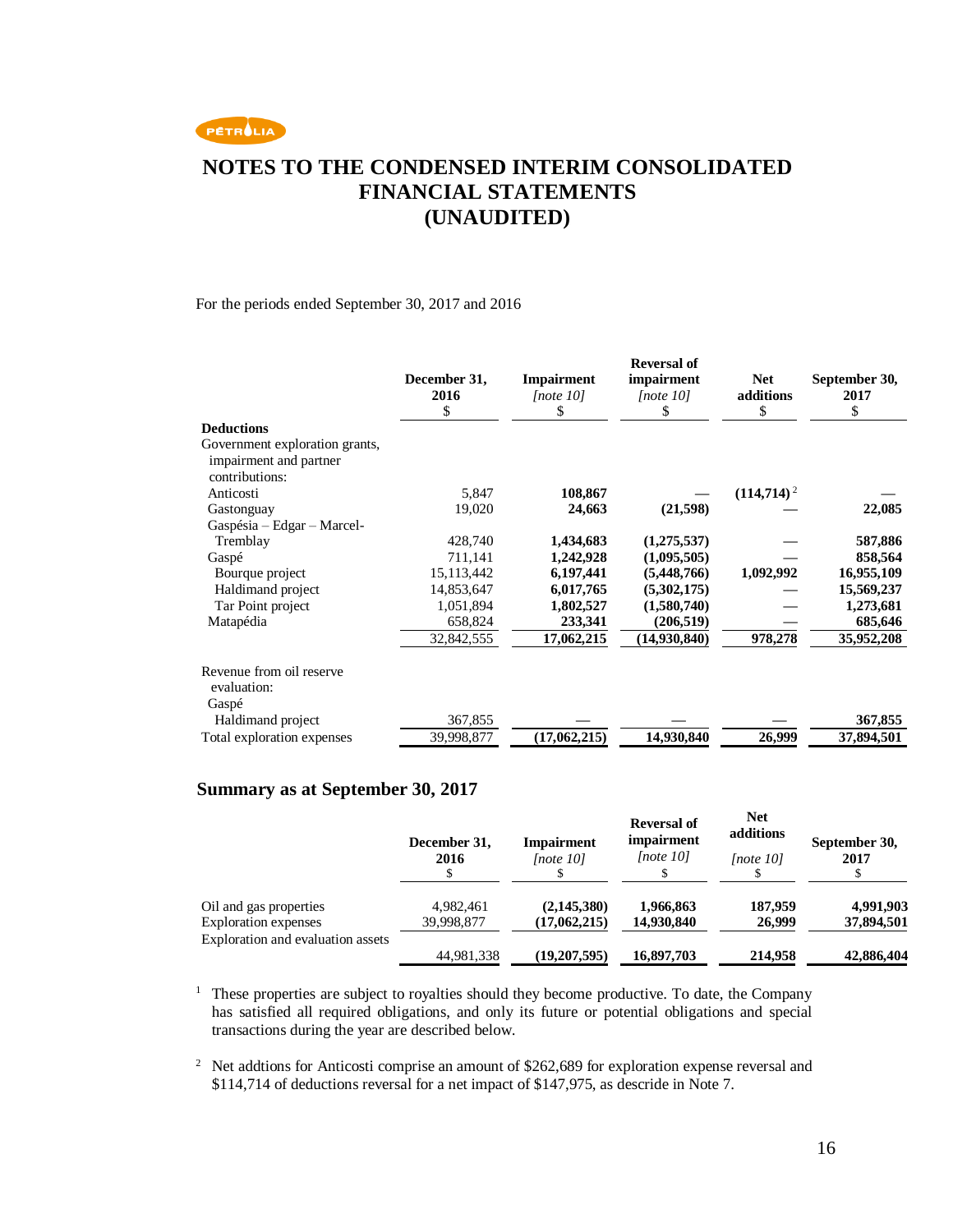

For the periods ended September 30, 2017 and 2016

### **10. IMPAIRMENT AND REVERSALS OF IMPAIRMENT OF PROPERTY, PLANT AND EQUIPMENT AND EXPLORATION AND VALUATION ASSETS**

#### **Impairment loss recorded in the first quarter of 2017**

In accordance with the accounting policies adopted by the Company, non-financial assets must be tested for impairment whenever circumstances indicate that the carrying amount may be impaired. Impairment is calculated by measuring the recoverable amount of each asset or cash-generating unit ("CGU"). Where the recoverable amount of the asset or CGU is less than its carrying amount, an impairment loss is recognized.

As at March 31, 2017, management had identified an indicator of impairment, namely the signing of a non-binding term sheet on March 29, 2017 with Pieridae Energy Limited, which preceded the closing of the initial agreement on May 15, 2017 *[note 4]*, based on a rate of exchange indicating an observable value lower than the carrying amount of the Company's net assets. As a result, the Company had performed an impairment test by comparing the carrying amount of the Company's net assets as at March 31, 2017 (excluding deferred taxes on loss carryforwards) to their recoverable amount (excluding any value allocated to unused tax losses). Fair value less costs of disposal was used as the recoverable amount, which was categorized in Level 3 of the fair value hierarchy.

In accordance with the terms set out in the initial agreement entered into on May 15, 2017 with Pieridae Energy Limited *[note 4]*, the recoverable amount of the Company was estimated at \$0.38 per outstanding common share of the Company plus the estimated redemption value of the preferred shares issued in connection with the Arrangement. The redemption value of the preferred shares of the Amalgamated Entity is equal to 50% of any amount in cash receivable, prior to December 31, 2018, by the Amalgamated Entity arising from an agreement with the Government of Québec, net of any tax payable by the Amalgamated Entity, in relation to the termination of oil and gas exploration on Anticosti Island.

The key assumptions of the fair value measurement of the Company pertain to the measurement of the fair value of the redemption of the preferred shares that were to be issued in connection with the initial agreement and the value allocated to unused tax losses. A probabilistic method taking into account the uncertainties related to the settlement including certain value realization scenarios regarding the closing of an agreement with the Government of Québec, and a 2.5% discount rate were used in the measurement thereof. The estimation by informed market players of the fair value allocated to the unused tax losses included in the transaction set at \$0.38 per share takes into account, in particular, the uncertainty regarding the post-amalgamation eligibility of unused tax losses for the Amalgamated Entity as determined by the tax authorities, the time horizon and the use of unused tax losses within a context of taxable income generated within the new amalgamated entity and a discount rate reflecting the uncertainty regarding the valuation of this unused tax benefit.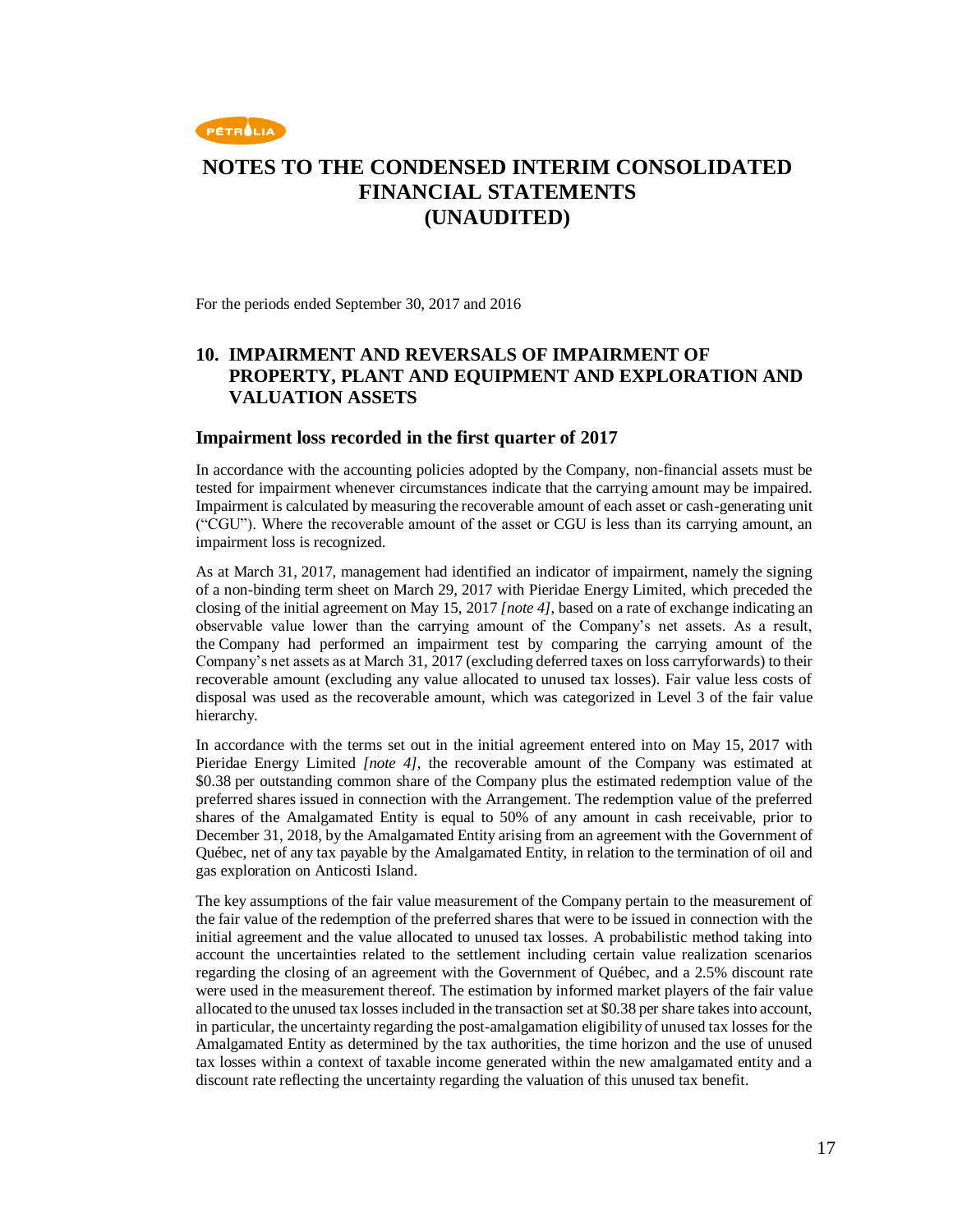

For the periods ended September 30, 2017 and 2016

Given that the Company's fair value less costs of disposal is lower than the carrying amount net of the Company's net assets, an impairment loss had to be recognized and allocated proportionately to the CGU's long-term assets.

### *Impairment loss estimate*

|                                                                                                                                                                      | \$                      |
|----------------------------------------------------------------------------------------------------------------------------------------------------------------------|-------------------------|
| Fair value<br>Costs of disposal                                                                                                                                      | 55,705,996<br>(600,000) |
|                                                                                                                                                                      | 55,105,996              |
| Carrying amount of net assets, prior to impairment loss, as at March 31, 2017<br>Less: Carrying amount of the deferred tax asset related to tax carryforwards, as at | 75,169,258              |
| March 31, 2017                                                                                                                                                       | (5,745,610)             |
|                                                                                                                                                                      | 69,423,648              |
| Impairment loss recognized in the first quarter of 2017                                                                                                              | (14,317,652)            |
| <b>Allocation:</b>                                                                                                                                                   |                         |
| Property, plant and equipment                                                                                                                                        | (228, 172)              |
| Exploration and evaluation assets                                                                                                                                    | (19,207,595)            |
| Deferred tax liability                                                                                                                                               | 5,118,115               |
|                                                                                                                                                                      | (14,317,652)            |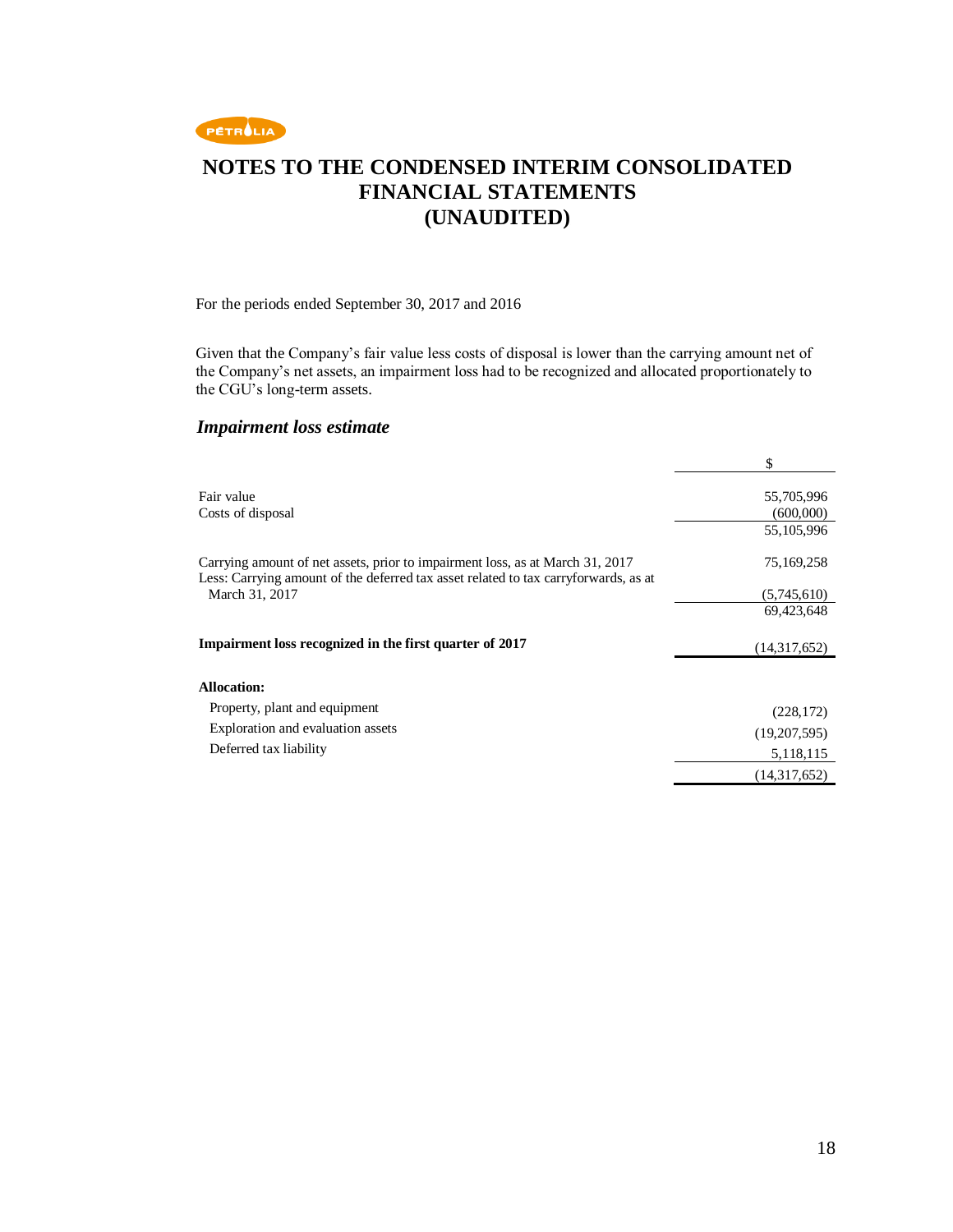

For the periods ended September 30, 2017 and 2016

As a result of the recognition of impairment losses on exploration and evaluation assets, management revised the valuation of the deferred tax asset related to the Company's tax loss carryforwards. The deferred tax asset was reduced by \$1,832,128, an asset initially recognized as a reduction of the deferred tax liability, thereby triggering an additional loss for the three-month period ended June 30, 2017 of \$1,832,128.

As at March 31, 2017, no impairment loss had been allocated to the interests in associates in light of the rights and obligations of each of the parties stipulated in the agreements pertaining to Anticosti Hydrocarbons L.P. The Company's management believed that the recoverable amount of the investment exceeded the carrying amount of the interest in the associates. As discussed in note 7, an impairment loss of \$16,219,781 has been recognized on interests in associates as a result of entering into an agreement with the Government of Québec regarding the Anticosti project in September 2017.

#### **Reversal of impairment recorded in the third quarter of 2017**

The renegotiations of the agreement with Pieridae Energy Limited and the settlement of the Anticosti matter during the quarter indicate that recoverable amount of the Company has increased since June 30, 2017. The Arrangement was amended on August 24, 2017 to modify certain provisions of the initial agreement entered into on May 15, 2017. Further to the agreement with the Government of Québec in the Anticosti matter (see note 7), both parties agreed to modify the first step of the initial agreement to have a \$9,012,002 cash dividend declared by the Company to non-dissenting Company shareholders at the time of the Arrangement instead of the issuance of the preferred shares, as set out in the initial agreement. Furthermore, considering the reduction in the Pieridae private placement and the \$20,500,000 compensation to be received by the Company further to the agreement with the Government of Québec regarding the Anticosti matter, both parties agreed to lower the exchange ratio by which each Pieridae shareholder will receive Amalgamated Entity shares for each of their shares from approximately 2.74 to approximately 2.21. Following this amendment, the exchange ratio for Company shares represents 286% of the share price on the May 12, 2017 closing date, thereby pricing the Company shares at \$0.47.

The key assumption of the fair value measurement of the Company pertains to the value allocated to unused tax losses. The estimation by informed market players of the fair value allocated to the unused tax losses included in the transaction set at \$0.47 per share takes into account, in particular, the uncertainty regarding the post-amalgamation eligibility of unused tax losses for the Amalgamated Entity as determined by the tax authorities, the time horizon and the use of unused tax losses within a context of taxable income generated within the new Amalgamated Entity and a discount rate reflecting the uncertainty regarding the valuation of this unused tax benefit.

Given that the Company's fair value less costs of disposal is higher than the carrying amount net of the Company's net assets, a reversal of impairment had to be recognized and allocated proportionately to the CGU's long-term assets.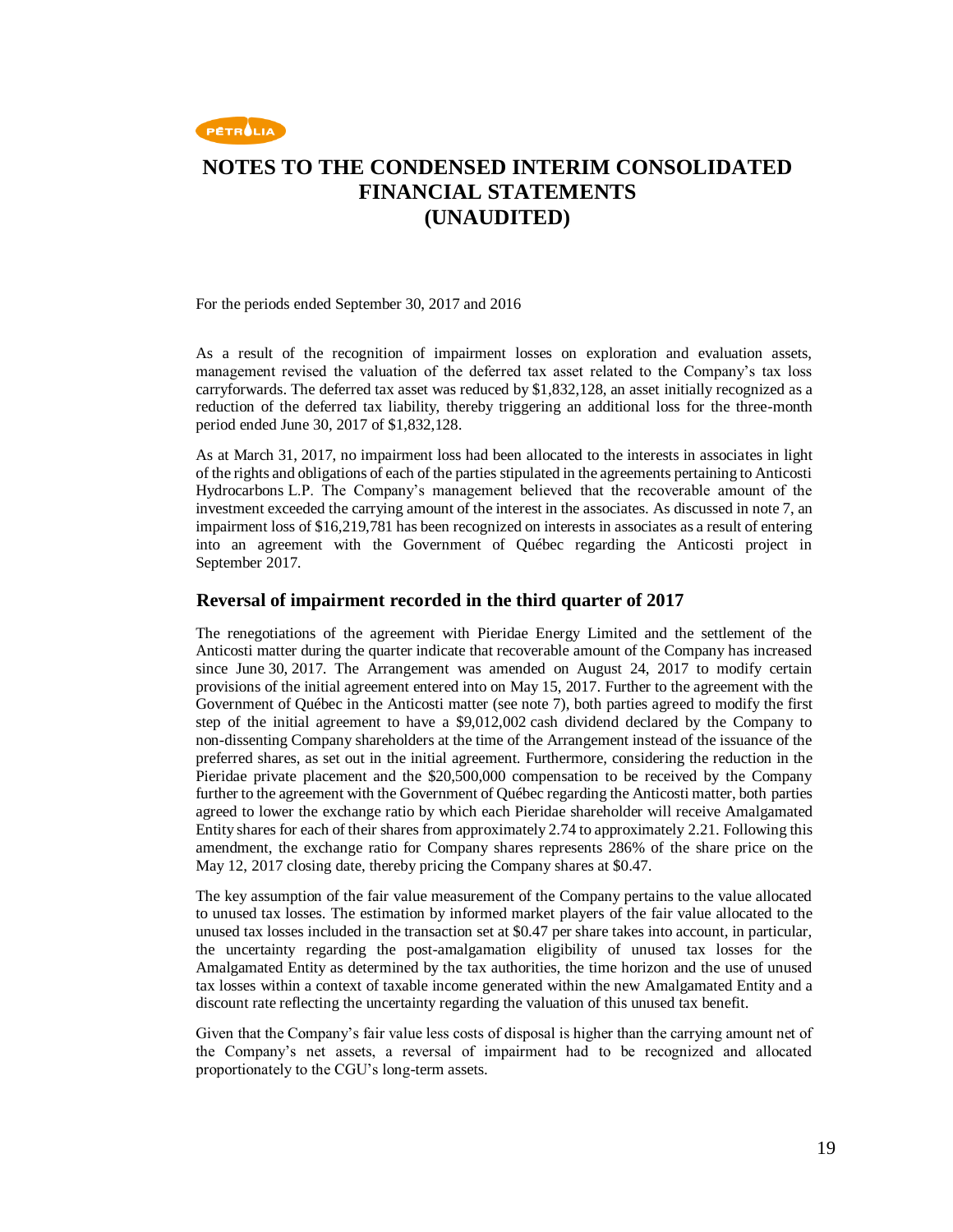

#### For the periods ended September 30, 2017 and 2016

### *Reversal of impairment estimate*

|                                                                                          | \$          |
|------------------------------------------------------------------------------------------|-------------|
| Fair value                                                                               | 59,806,338  |
| Costs of disposal                                                                        | (1,360,000) |
|                                                                                          | 58,446,338  |
| Carrying amount of net assets, prior to impairment reversal, as at<br>September 30, 2017 | 45,894,859  |
| <b>Reversal of impairment</b>                                                            | 12,551,479  |
| <b>Allocation:</b>                                                                       |             |
| Property, plant and equipment                                                            | 179,140     |
| Exploration and evaluation assets                                                        | 16,897,703  |
| Deferred tax liability                                                                   | (4,525,364) |
|                                                                                          | 12,551,479  |

As a result of the recognition of reversals of impairment on exploration and evaluation assets, management revised the valuation of the deferred tax asset related to the Company's tax loss carryforwards. The deferred tax asset was increased by an amount of \$3,689,850, an asset initially recognized as a reduction of the deferred tax liability, thereby resulting in an additional tax recovery of \$3,689,850 for three-month period ended September 30, 2017.

### **11. TRADE AND OTHER PAYABLES**

|                                                | As at<br>September 30,<br>2017<br>S | As at<br>December 31,<br>2016 |
|------------------------------------------------|-------------------------------------|-------------------------------|
| Trade payables and accrued liabilities         | 1,323,344                           | 3,461,589                     |
| Salaries, fees, vacation pay and director fees | 190,909                             | 326,487                       |
| Partners                                       | 72,258                              | 67,211                        |
| Advance from an associate [note 16]            |                                     | 108,964                       |
|                                                | 1,586,511                           | 3.964.251                     |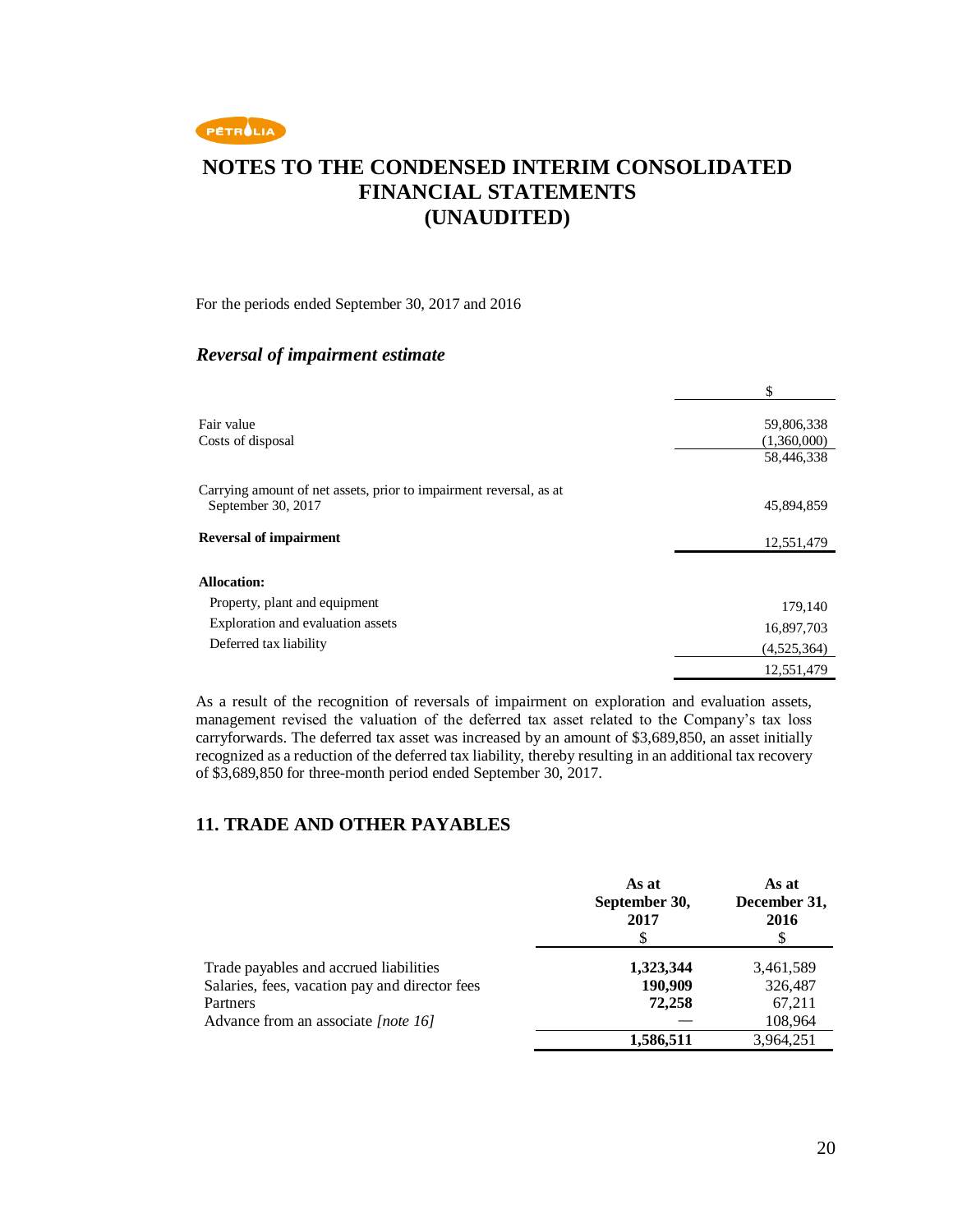

For the periods ended September 30, 2017 and 2016

### **12. PARTNER ADVANCES FOR PLANNED EXPLORATION WORK**

The following table shows the reconciliation of partner advances for planned exploration work on the Bourque project:

| As at<br>September 30,<br>2017<br>S | As at<br>December 31,<br>2016 |
|-------------------------------------|-------------------------------|
| 1,993,378                           | 1,881,112                     |
|                                     | 6,396,630                     |
|                                     | (293, 820)                    |
|                                     | (12,229)                      |
| (1,092,992)                         | (5,978,315)                   |
| 900,386                             | 1,993,378                     |
|                                     |                               |

### **13. PROVISIONS**

#### *Provision for site restoration*

Management calculates the total provision for future site restoration based on the Company's net share, on the basis of the interest held in the properties being drilled, of the estimated costs of abandoning and restoring wells and facilities, and of the estimated timing of future costs to be incurred.

As at September 30, 2017, the total future estimated amount required to settle obligations related to site restoration, indexed at 2% [December 31, 2016 – 2%], stood at \$1,492,004 [December 31, 2016 – \$1,462,545]. The total future amount was discounted using a weighted average rate of 2.5% [December 31, 2016 – 2.5%] over a horizon ranging from 2 to 20 years [December 31, 2016 – 2- to 20-year horizon]. The total undiscounted amount of the estimated cash flows required to settle these obligations was  $$2,043,960$  [December 31,  $2016 - $2,043,960$ ].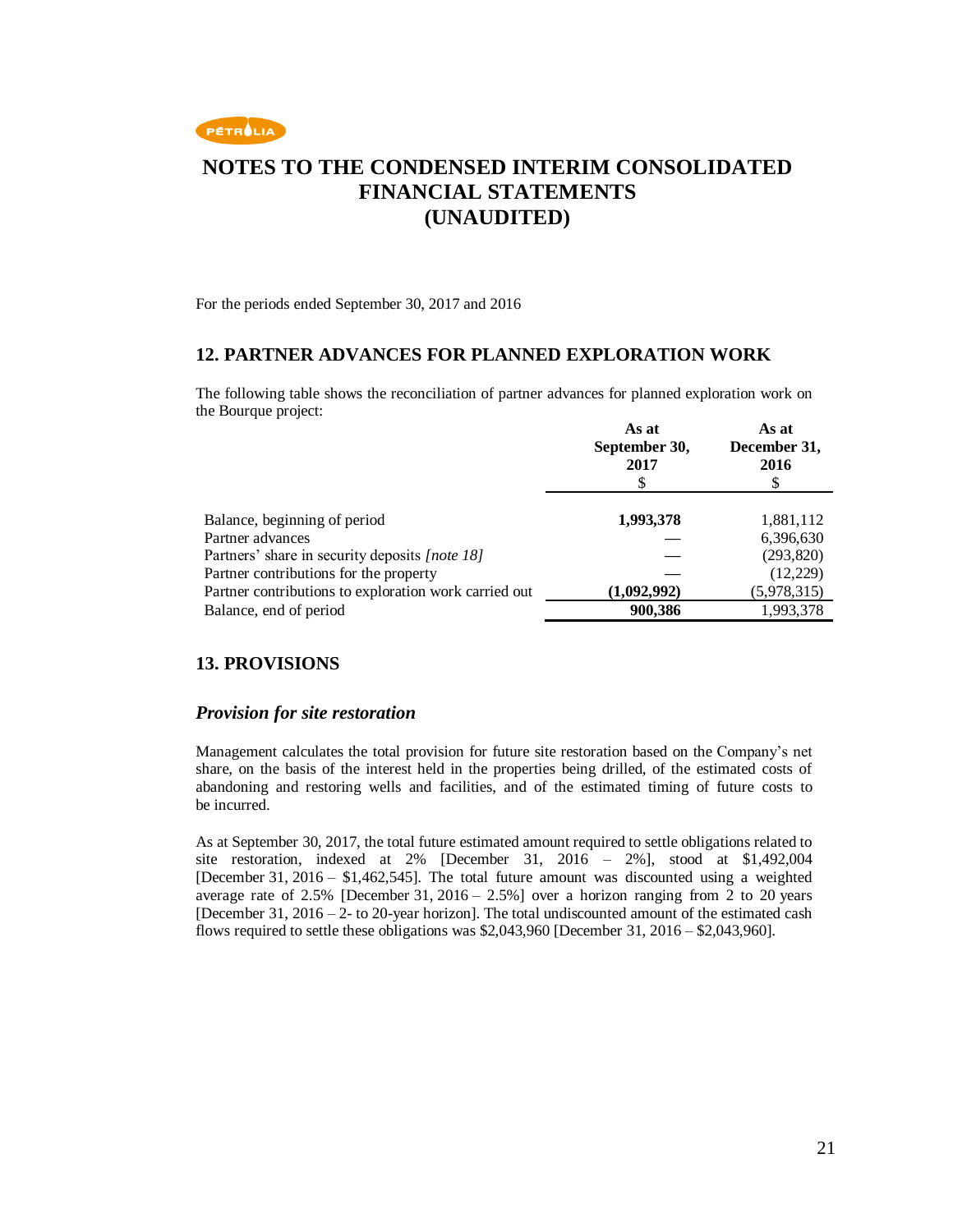

#### For the periods ended September 30, 2017 and 2016

The following table presents the reconciliation of the provision for site restoration:

|                                              | As at<br>September 30,<br>2017<br>S | As at<br>December 31,<br>2016<br>S |
|----------------------------------------------|-------------------------------------|------------------------------------|
| Balance, beginning of period                 | 1,464,545                           | 1,373,060                          |
| Liabilities incurred                         |                                     | 100,821                            |
| Disposal of interests in the Bourque project |                                     | (233,747)                          |
| Accretion expense                            | 27,459                              | 28,321                             |
| Change in accounting estimates               |                                     | 196,090                            |
| Balance, end of period                       | 1,492,004                           | 1,464,545                          |
| Current portion of liability [note 7]        | 300,652                             |                                    |
|                                              | 1,191,352                           | 1,464,545                          |

### *Provision for contingent liability*

The following table presents the reconciliation of the provision for contingent liability:

|                                  | As at<br>September 30,<br>2017 | As at<br>December 31,<br>2016 |
|----------------------------------|--------------------------------|-------------------------------|
| Balance, beginning of period     | 350,000                        |                               |
| Provision made during the period | 700,400                        | 350,000                       |
| Payment made during the period   | (350,000)                      |                               |
| Balance, end of period           | 700,400                        | 350,000                       |

The Company is financed in part by the issuance of flow-through shares. As at September 30, 2017, the balance of eligible expenses to be incurred amounted to \$2,126,413 [December 31, 2016 – \$1,308,793], an amount of \$1,186,413 is to be incurred by December 31, 2017 and an amount of \$940,000 is to be incurred by December 31, 2018. The Company has not received the necessary permits from the Government of Quebec for completing planned exploration work. As a result, there is a material risk that it will not expend sufficient Canadian exploration and evaluation expenses in 2017 to fully meet its undertaking to the subscribers of flow-through shares issued in 2016. Accordingly, the Company has recorded a provision of \$700,400 in the third quarter of 2017 relating to potential penalties relating thereto. If the Company receives the necessary permit from the government to execute the planned exploration work, it expects to meet its obligation regarding expenses to be incurred before December 31, 2018.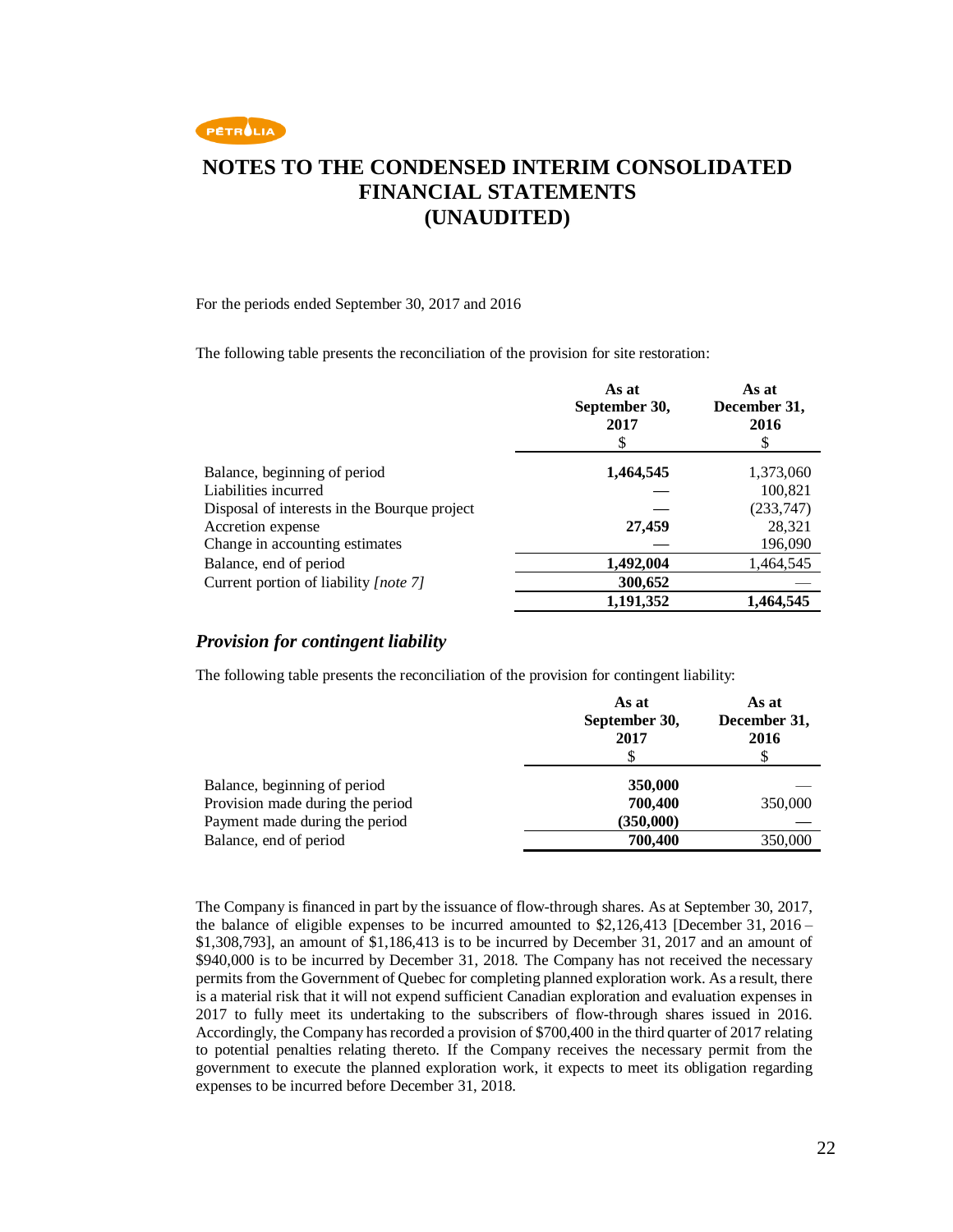

For the periods ended September 30, 2017 and 2016

During the year ended December 31, 2016, an amount of \$350,000 was recognized for a dispute settlement with a service provider in connection with exploration work performed by the Company's subsidiary, Pétrolia Anticosti inc., on behalf of Anticosti Hydrocarbons L.P. On May 30, 2017, a settlement was reached in this matter, and the Company paid an amount of \$350,000 to the service provider. The impact of this dispute on the Company's net loss was nil, given that the Company has the contractual right, under the operations contract, to re-invoice all the expenses incurred in connection with this dispute to Anticosti Hydrocarbons L.P. including professional fees since it was a contract entered into in the normal course of business by the Company as designated operator. As the settlement amount was re-invoiced and borne by Anticosti Hydrocarbons L.P., an amount of \$350,000 was thus recognized against the advance from Anticosti Hydrocarbons L.P. as at December 31, 2016.

### **14. SHARE CAPITAL**

#### **Authorized**

Unlimited number of common, participating, voting shares without par value.

|                         | As at September 30, 2017<br>[9 months] |              | As at December 31, 2016<br>[12 months] |             |
|-------------------------|----------------------------------------|--------------|----------------------------------------|-------------|
|                         | <b>Number</b><br>of shares             | Amount<br>\$ | <b>Number</b><br>of shares             | Amount<br>S |
| <b>Issued</b>           |                                        |              |                                        |             |
| Balance, beginning of   |                                        |              |                                        |             |
| period                  | 103,177,460                            | 66,892,274   | 92,420,195                             | 64,829,868  |
| Share issuance:         |                                        |              |                                        |             |
| Shares issued           | 5,222,223                              | 835,556      | 10,757,265                             | 2,215,588   |
| Issuance costs          |                                        | (79,704)     |                                        | (209, 551)  |
| Deferred tax related to |                                        |              |                                        |             |
| issuance costs          |                                        | 21,122       |                                        | 56,369      |
| Balance, end of period  | 108,399,683                            | 67,669,248   | 103,177,460                            | 66,892,274  |

During the nine-month period ended September 30, 2017, the Company issued 5,222,223 flowthrough shares under a private placement for gross proceeds of \$940,000. A flow-through share liability amounting to \$104,444 was recognized in respect of this placement. Issuance costs of \$79,704 were paid in cash and recognized as a reduction of the Company's share capital.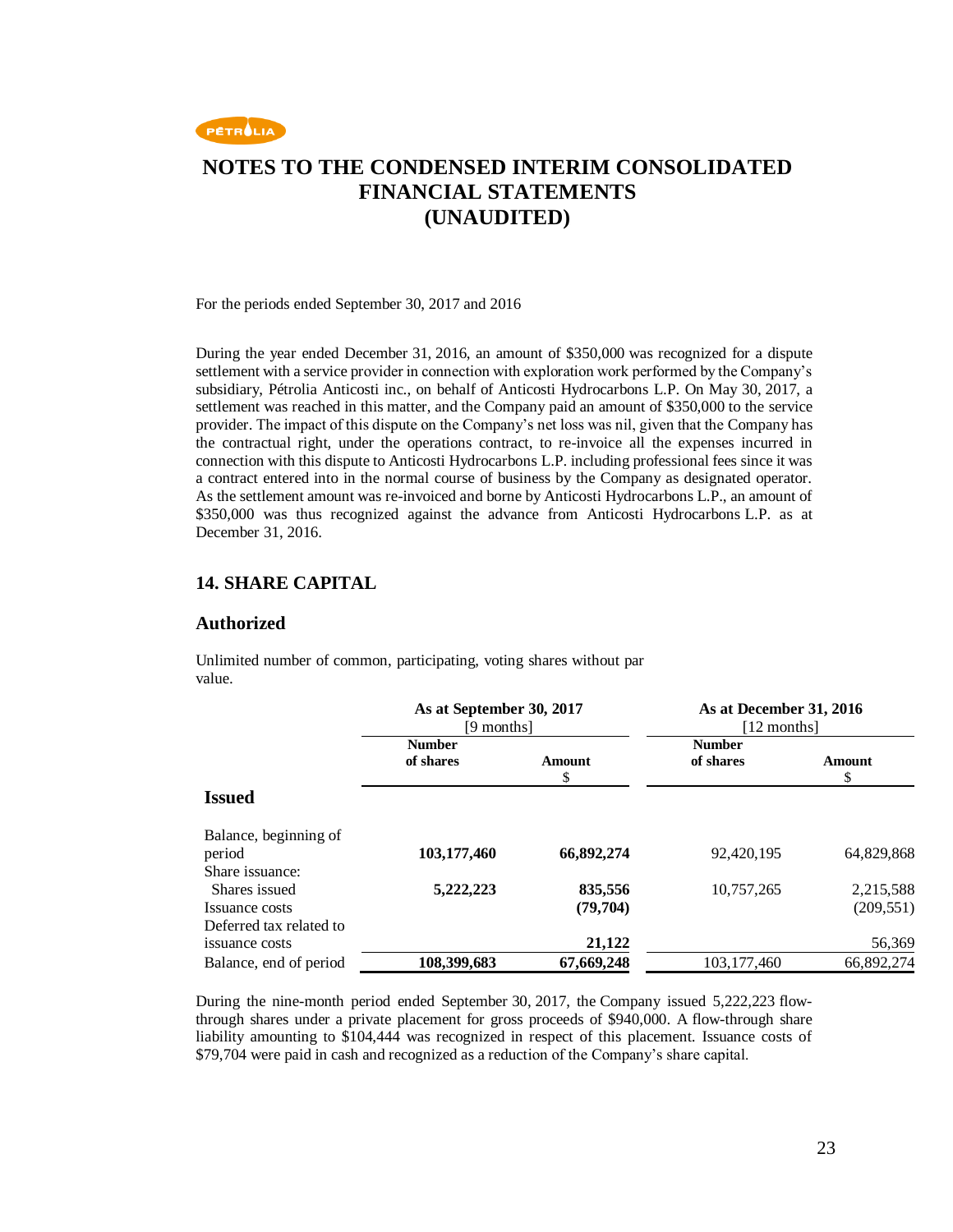

#### For the periods ended September 30, 2017 and 2016

#### *Share-based payments*

On October 22, 2004, the Company adopted a stock option plan under which it can grant a maximum of 10% of the number of shares outstanding to its directors, officers, key employees and suppliers on a continuous basis. The exercise price of each option equals the market price on the day prior to the grant of the option. All options must be exercised no later than five years after the date of the grant. The options granted to directors vest immediately and for other participants, over a period of three years.

All share-based compensation will be settled in equity. The Company has no legal or constructive obligation to repurchase or settle the options.

The Company's stock options are detailed as follows for the reporting periods presented:

|                                        | As at September 30, 2017<br>[9 months] |                                                | As at December 31, 2016<br>[12 months] |                                                |
|----------------------------------------|----------------------------------------|------------------------------------------------|----------------------------------------|------------------------------------------------|
|                                        | Number of options                      | Weighted<br>average<br>exercise<br>price<br>\$ | Number of options                      | Weighted<br>average<br>exercise<br>price<br>\$ |
| Outstanding,<br>beginning of<br>period | 8,880,000                              | 0.56                                           | 8,575,000                              | 0.87                                           |
| Granted<br>Expired                     | (1,062,500)                            | 0.82                                           | 2,462,500<br>(2,157,500)               | 0.18<br>1.36                                   |
| Outstanding,<br>end<br>of period       | 7,817,500                              | 0.52                                           | 8,880,000                              | 0.56                                           |
| Exercisable                            | 5,952,500                              | 0.62                                           | 6.766.875                              | 0.65                                           |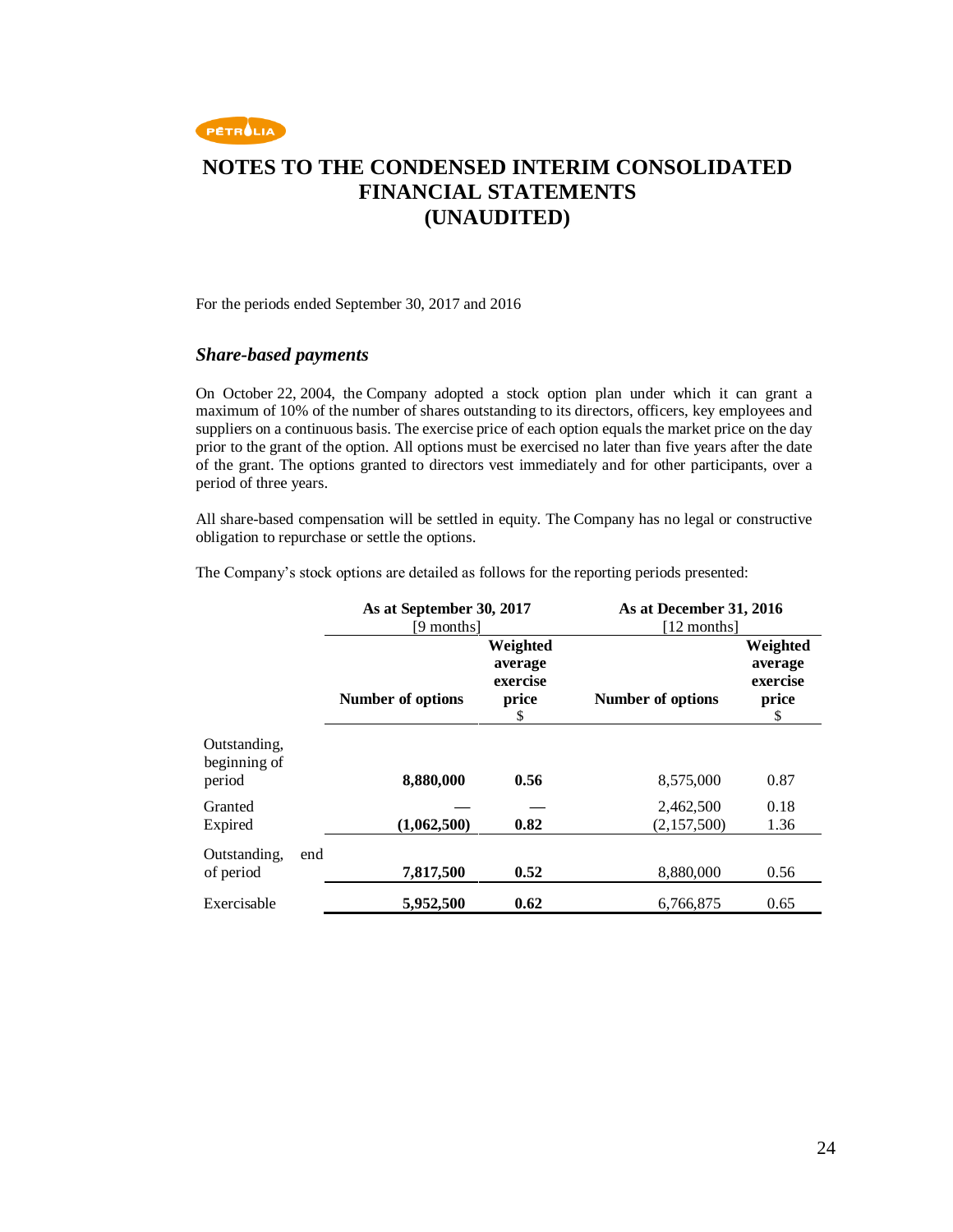

For the periods ended September 30, 2017 and 2016

#### **15. EARNINGS (LOSS) PER SHARE**

Basic earnings (loss) per share is calculated by dividing income (loss) for the fiscal period by the weighted average number of common shares outstanding during the period. In calculating diluted earnings (loss) per share for the periods ended September 30, 2017 and 2016, potential common shares, such as certain options and warrants, were not included as they would have the effect of decreasing the loss per share, which would be antidilutive.

Both basic and diluted earnings (loss) per share have been calculated using net income (loss) for the period as the numerator, therefore no adjustment to income (loss) was necessary. The weighted average number of common shares outstanding is increased by the weighted average number of additional common shares that would have been outstanding had all the potentially dilutive shares been converted.

|                                                                                              | As at September 30, |             | As at September 30, |               |
|----------------------------------------------------------------------------------------------|---------------------|-------------|---------------------|---------------|
|                                                                                              | 2017                | 2016        | 2017                | 2016          |
|                                                                                              | [3 months]          | [3 months]  | [9 months]          | [9 months]    |
| Net income (loss)                                                                            | \$15,684,465        | \$(393,719) | \$(13,371,076)      | \$(1,333,455) |
| Weighted average number of<br>$shares - basic$<br>Dilutive effect of warrants and<br>options | 108,399,683         | 96,386,889  | 108,861,316         | 93,758,282    |
| Weighted average number of<br>diluted shares                                                 | 108,399,683         | 96,386,889  | 108,861,316         | 93,758,282    |
| Net earnings (loss) per share $-$<br>basic                                                   | \$0.145             | \$(0.004)   | \$(0.123)           | \$(0.014)     |
| Net earnings (loss) per share $-$<br>diluted                                                 | \$0.145             | \$(0.004)   | \$(0.123)           | \$(0.014)     |

### **16. RELATED PARTY TRANSACTIONS**

The Company's related parties include other related parties and key management personnel, as described below.

None of the transactions involve special terms or conditions and no guarantees were given or received. Outstanding balances are usually settled in cash.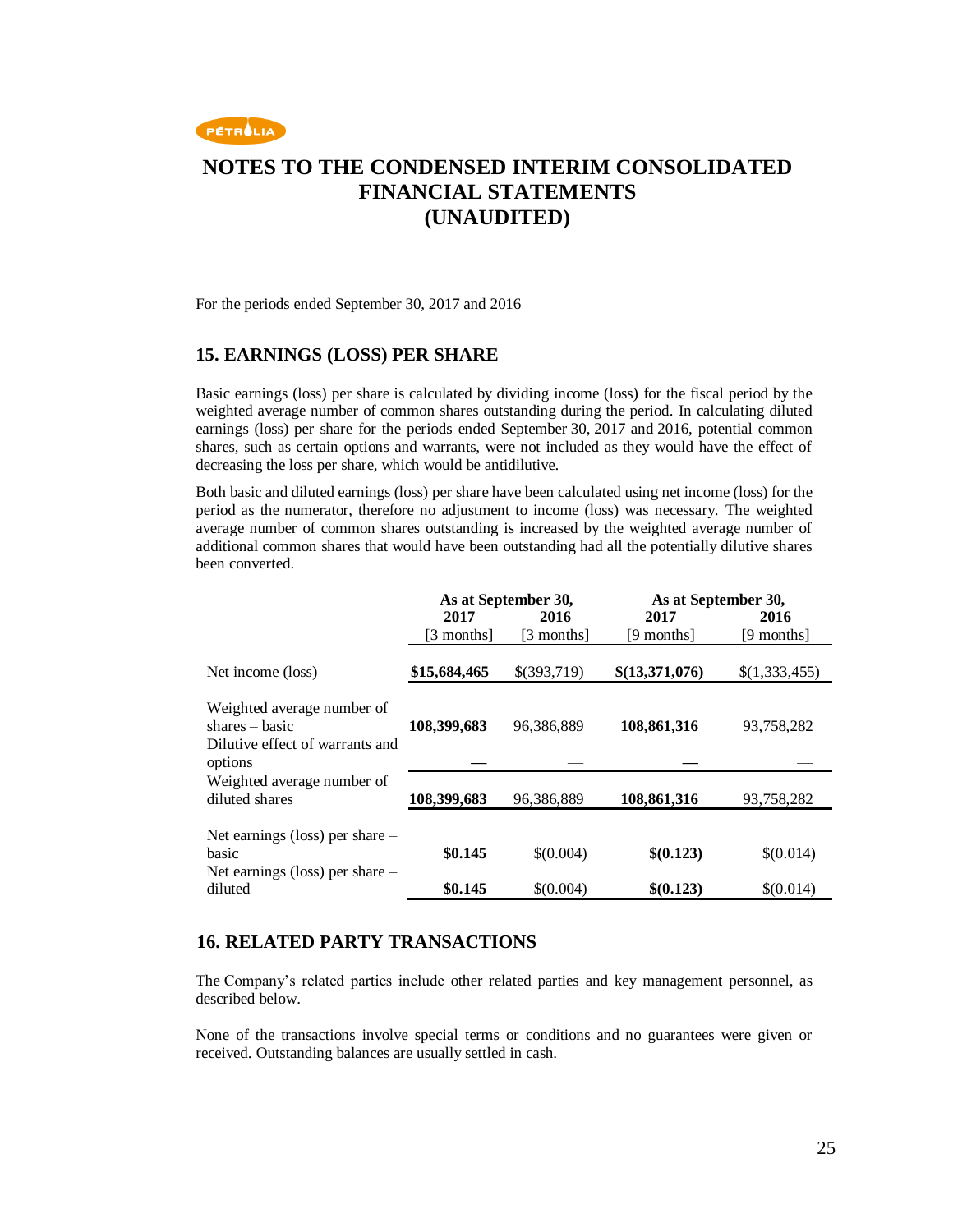

For the periods ended September 30, 2017 and 2016

### **Transactions with key management personnel**

Key management personnel compensation includes the following expenses: As at

|                                    | As at<br>September 30,<br>2017<br>[9 months]<br>S | As at<br>September 30,<br>2016<br>[9 months]<br>S |
|------------------------------------|---------------------------------------------------|---------------------------------------------------|
| Short-term employee benefits:      |                                                   |                                                   |
| Salaries and employee benefits     | 119,625                                           | 309,331                                           |
| Termination benefit                |                                                   | 150,000                                           |
| Director fees                      | 102,317                                           | 123,098                                           |
| Total short-term employee benefits | 221,942                                           | 582,429                                           |
| Fees                               | 270,500                                           | 103,500                                           |
| Share-based compensation           | 7,332                                             | 47,117                                            |
| Total compensation                 | 499,774                                           | 733,046                                           |

During the periods ended September 30, 2017 and 2016, no options granted under the stock option plan were exercised by key management personnel of the Company.

#### **Related companies and other parties**

Transactions were carried out:

With a company in which a director is a majority shareholder:

|                                                | As at<br>September 30,<br>2017 | As at<br>September 30,<br>2016 |
|------------------------------------------------|--------------------------------|--------------------------------|
|                                                | [9 months]<br>\$               | [9 months]<br>\$               |
| Comprehensive loss:<br>Administrative expenses | 18,000                         | 12,400                         |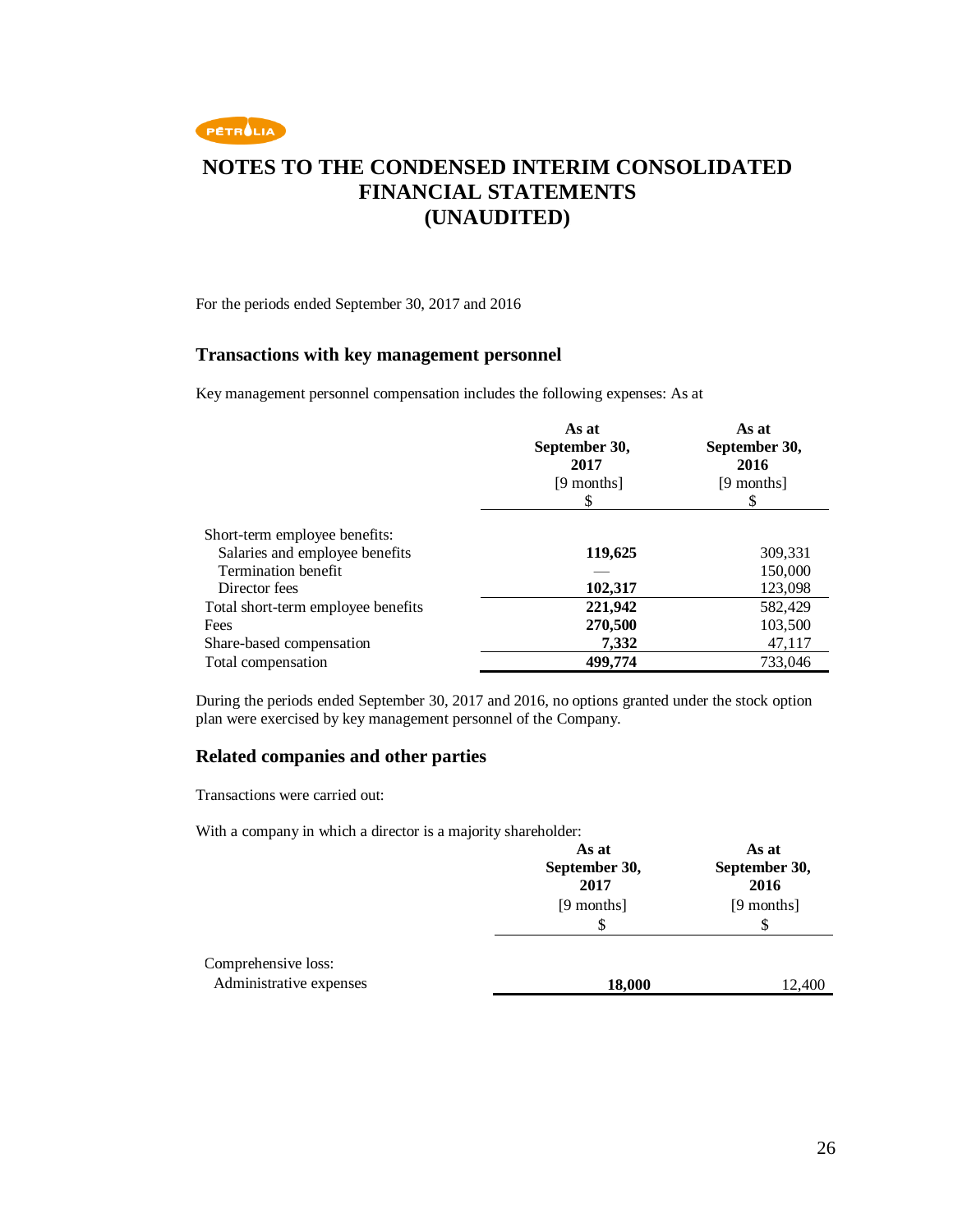

#### For the periods ended September 30, 2017 and 2016

With Anticosti Hydrocarbons L.P.:

|                                           | As at<br>September 30,<br>2017<br>[9 months] | As at<br>September 30,<br>2016<br>[9 months] |
|-------------------------------------------|----------------------------------------------|----------------------------------------------|
| Comprehensive loss:<br>Project management | 12,912                                       | 29,536                                       |

As at December 31, 2016, Anticosti Hydrocarbons L.P. advanced an amount of \$458,964 to the Company offset by a \$350,000 provision for a contingent liability borne by Anticosti Hydrocarbons L.P. to finance the exploration activities for the next few months. Since September 29, 2017, following the settlement agreement entered into with the Government of Québec in the Anticosti matter disclosed in note 7, Anticosti Hydrocarbons L.P. and Anticosti Hydrocarbons General Partner Inc. are no longer related parties of the Company.

These transactions were in the normal course of business and measured at the exchange amount, which is the amount of consideration established and agreed to by the related parties.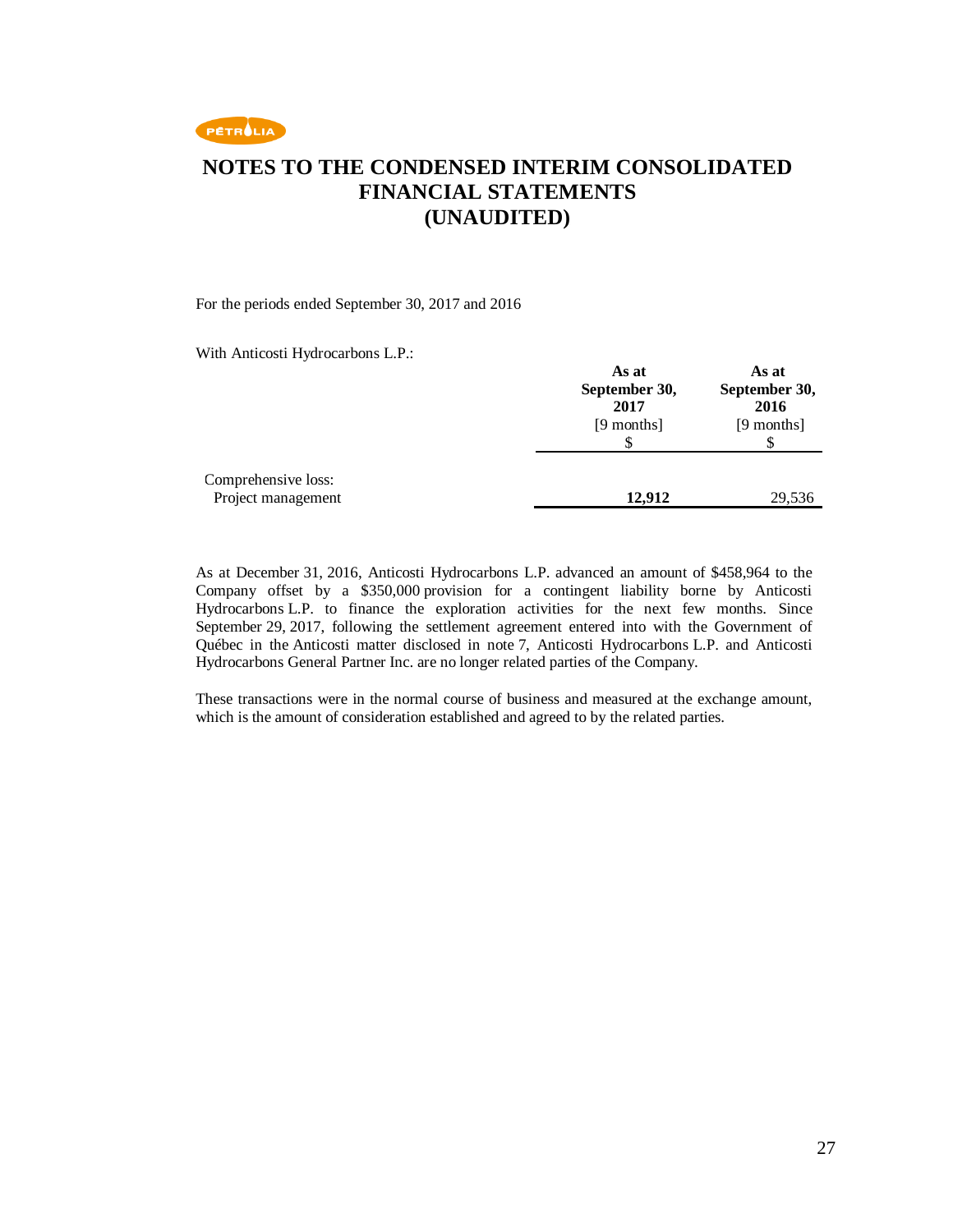

For the periods ended September 30, 2017 and 2016

### **17. FINANCIAL INSTRUMENTS**

Financial assets and financial liabilities are measured at fair value or amortized cost. The classification of financial instruments as well as their carrying amounts and fair values are presented in the table below:

|                                          | September 30, 2017 |             |                     |              |
|------------------------------------------|--------------------|-------------|---------------------|--------------|
|                                          | <b>Fair value</b>  |             | <b>Other</b>        | <b>Total</b> |
|                                          | through profit or  | Loans and   | financial           | carrying     |
|                                          | loss               | receivables | <b>liabilities</b>  | amount       |
|                                          | \$                 | \$          | \$                  | \$           |
|                                          |                    |             |                     |              |
| <b>Financial asset</b>                   |                    |             |                     |              |
| Cash and cash equivalents <sup>1</sup>   | 1,814,692          |             |                     | 1,814,692    |
| Receivables <sup>2</sup>                 |                    | 21,079,139  |                     | 21,079,139   |
| Restricted cash equivalents <sup>1</sup> | 630,000            |             |                     | 630,000      |
|                                          | 2,444,692          | 21,079,139  |                     | 23,523,831   |
| <b>Financial liability</b>               |                    |             |                     |              |
| Trade and other payables                 |                    |             | 1,586,511           | 1,586,511    |
| Partners' share in security deposits     |                    |             | 293,820             | 293,820      |
| <b>Bank borrowings</b>                   |                    |             | 15,177              | 15,177       |
|                                          |                    |             | 1,895,508           | 1,895,508    |
|                                          | December 31, 2016  |             |                     |              |
|                                          |                    |             |                     |              |
|                                          | <b>Fair value</b>  |             | <b>Other</b>        | <b>Total</b> |
|                                          | through profit or  | Loans and   | financial           | carrying     |
|                                          | loss               | receivables | <b>liabilities</b>  | amount       |
|                                          | \$                 | \$          | \$                  | \$           |
|                                          |                    |             |                     |              |
| <b>Financial asset</b>                   |                    |             |                     |              |
| Cash and cash equivalents <sup>1</sup>   | 6,492,198          |             |                     | 6,492,198    |
| Receivables <sup>2</sup>                 |                    | 182,531     |                     | 182,531      |
| Restricted cash equivalents <sup>1</sup> | 630,000            |             |                     | 630,000      |
|                                          | 7,122,198          | 182,531     |                     | 7,304,729    |
| <b>Financial liability</b>               |                    |             |                     |              |
| Trade and other payables                 |                    |             | 3,964,251           | 3,964,251    |
| Partners' share in security deposits     |                    |             | 293,820             | 293,820      |
| <b>Bank borrowings</b>                   |                    |             | 20,243<br>4,278,314 | 20,243       |

<sup>1</sup> Fair value of cash and cash equivalents is equal to the carrying amount.

<sup>2</sup> Excluding tax credits and commodity taxes as these amounts do not represent a contractual right to receive an amount.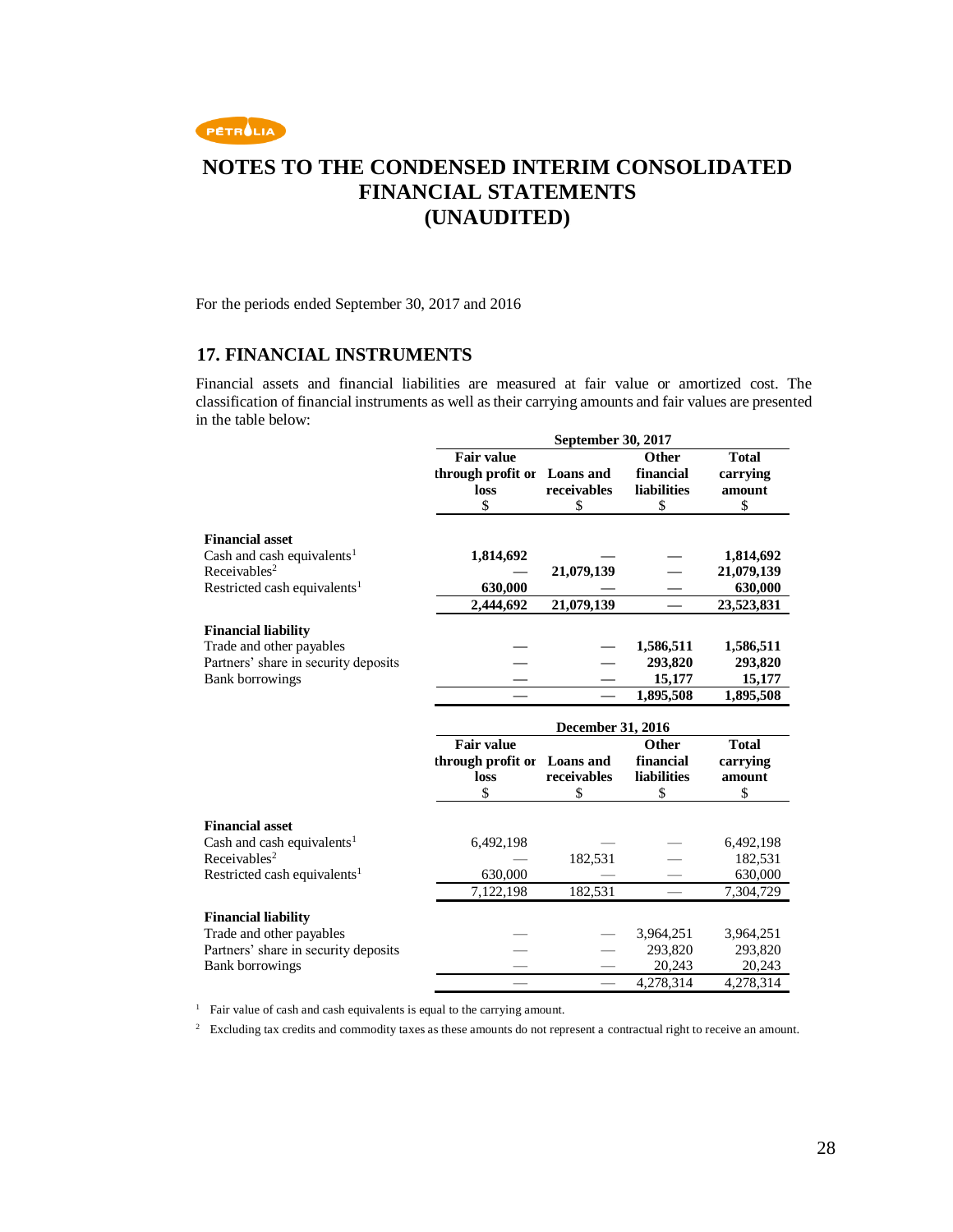

For the periods ended September 30, 2017 and 2016

### **18. CONTINGENCIES**

#### **Financing**

The Company is financed in part by the issue of flow-through shares. However, although it has taken all the necessary measures in this regard, there is no guarantee that the funds spent by the Company regarding these shares will be deemed eligible by tax authorities in the event of an audit. Refusal of certain expenses by the tax authorities would have a negative tax impact for investors. During the nine-month period ended September 30, 2017, the Company received \$940,000 [December 31, 2016 – \$2,404,755] in private placements following the issuance of flow-through shares for which it renounced a tax deduction of \$104,444 [December 31, 2016 – \$199,667]. As at September 30, 2017, the balance of eligible expenses to be incurred amounted to \$2,126,413 [December 31, 2016 – \$1,308,793], an amount of \$1,186,413 is to be incurred by December 31, 2017 and an amount of \$940,000 is to be incurred by December 31, 2018. As described in Note 13, a provision was taken related to the expenses to be incurred before December 31, 2017.

### **Environment**

The Company's operations are regulated by governmental laws relating to environmental protection. Environmental consequences are difficult to predict, whether in terms of their outcomes, timing or impact. Currently, to the best of management's knowledge, the Company is operating in compliance with current legislation.

During the year ended December 31, 2016, security deposits amounting to \$600,000 were paid by the Company under performance bonds. Performance bonds amounting to \$630,000, expiring in March 2017 and renewed until February  $1<sup>st</sup>$ , 2018, were issued by a financial institution to the Ministère des Ressources naturelles to guarantee the completion of certain site closures. The performance bonds must be kept in effect until the definitive closure of the wells. The partners advanced an amount of \$293,820 to finance their share of the security deposits relating to the Bourque project and that amount is reported in non-current liabilities as it will be recovered by the partners once the security deposits are released by the Ministère des Ressources naturelles.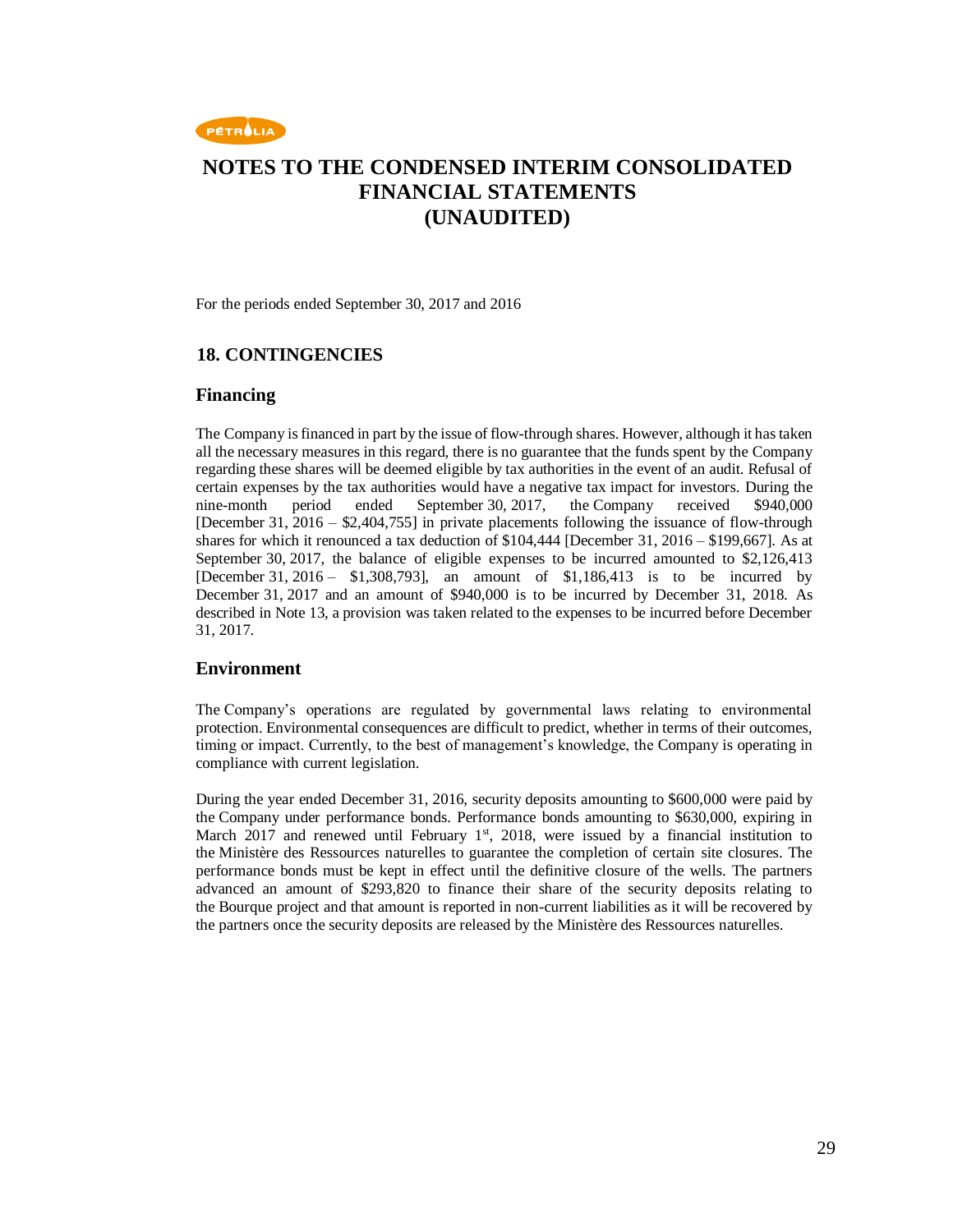

For the periods ended September 30, 2017 and 2016

### **19. SUPPLEMENTAL CASH FLOW INFORMATION**

### **Reconciliation of the increase in exploration and evaluation costs, net of recovered amounts:**

|                                                                                                                                                 | As at<br>September 30,<br>2017<br>[9 months]<br>\$ | As at<br>September 30,<br>2016<br>[9 months]<br>\$ |
|-------------------------------------------------------------------------------------------------------------------------------------------------|----------------------------------------------------|----------------------------------------------------|
| Additions to exploration costs                                                                                                                  | 1,267,966                                          | 2,585,322                                          |
| Non-cash acquisition<br>Depreciation of property, plant and equipment<br>Amortization of deferred lease inducements<br>Stock-based compensation | (37, 528)<br>8,207<br>(2,111)                      | (64, 797)<br>3,984<br>(4,059)                      |
| Recovered amounts<br>Haldimand project<br>Oil reserve evaluation revenue                                                                        |                                                    | (284,780)<br>(41, 632)                             |
| Change in non-cash working capital items                                                                                                        | 2,537,845                                          | 168,933                                            |
| Increase in exploration and evaluation costs, net of<br>recovered amounts                                                                       | 3,774,379                                          | 2,362,971                                          |
| <b>Other information:</b><br>Interest paid<br>Interest received                                                                                 | 336<br>17,881                                      | 582<br>23,560                                      |

### **Cash and cash equivalents comprise:**

|                                                           | As at<br>September 30,<br>2017<br>[9 months]<br>\$ | As at<br>September 30,<br>2016<br>[9 months]<br>\$ |
|-----------------------------------------------------------|----------------------------------------------------|----------------------------------------------------|
| Cash<br>Guaranteed<br>certificates.<br>investment         | 2,444,692                                          | 9,653,904                                          |
| redeemable on demand<br>Less: Restricted cash equivalents | (630,000)                                          | 2,066,940                                          |
|                                                           | 1,814,692                                          | 11,720,394                                         |